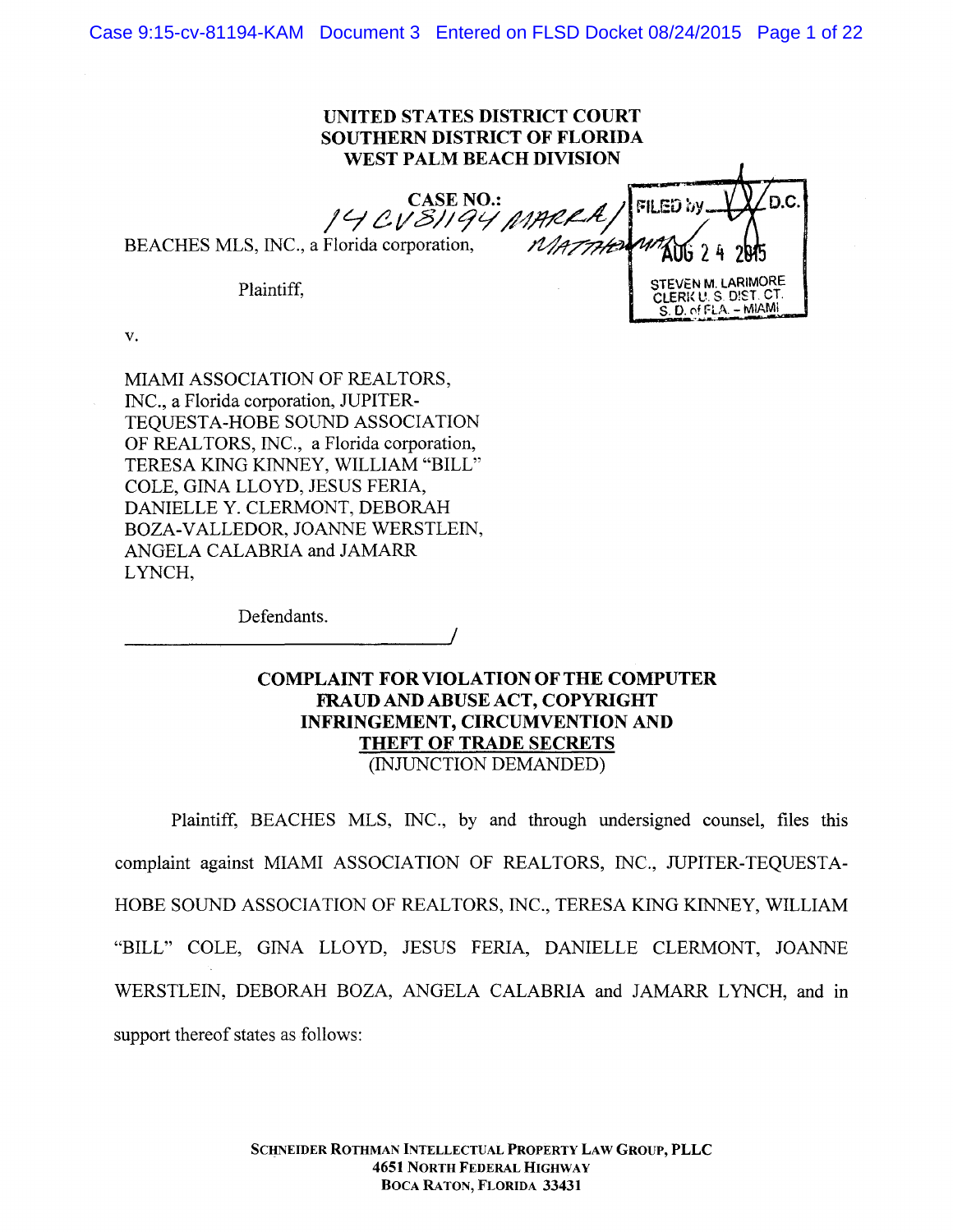## **SUMMARY OF THE ACTION**

Plaintiff filed this action to enjoin and restrain further unlawful and unauthorized 1. Plaintiff filed this action to enjoin and restrain further unlawful and unauthorized access to Plaintiff's copyrighted compilation of Palm Beach County real estate listings and the underlying listing data for over 30,000 properties only available to members of the two associations that contribute listings to the shared database, and members of other associations that have contracted for lawful access. that have contracted for lawful access.

2. In the past month since the two Realtor® association defendants announced plans to merge, their executive and technical staff have surreptitiously created unauthorized to merge, their executive and technical staff have surreptitiously created unauthorized administrative level user accounts and then employed their unauthorized credentials to gain administrative level user accounts and then employed their unauthorized credentials to gain privileged access to Plaintiff's proprietary MLS database without permission. The user accounts created by and for Defendants allow these rogue users to access, download, export and created by and for Defendants allow these rogue users to access, download, export and misappropriate Plaintiff's entire database at will giving Defendants the free reign they seek to distribute Plaintiff's MLS listings and data without permission, consent or payment.

3. Plaintiff seeks an immediate temporary restraining order and preliminary injunction to cut off al1 unauthorized access by Defendants to Plaintiff s multiple listing platform injunction to cut off all unauthorized access by Defendants to Plaintiff s multiple listing platform containing proprietary compilations of local real estate sales and critical marketing data while this case is pending, compensation for the damages caused by Defendants' unlawful actions, punitive dam ages as punishment for Defendants' willful and outrageous conduct, and a punitive damages as punishment for Defendants' willful and outrageous conduct, and a permanent injunction to restrain further violations in the future. permanent injunction to restrain further violations in the future.

### <u>JURISDICTION AND VENUE</u>

4. The claim s set forth herein arise under the laws of the United States, specifically 4. The claims set forth herein arise under the laws of the United States, specifically 18 U.S.C.  $\S$  1030 and 17 U.S.C.  $\S$  $\S$  501 and 1201, as well as under the laws of the State of Florida. Florida.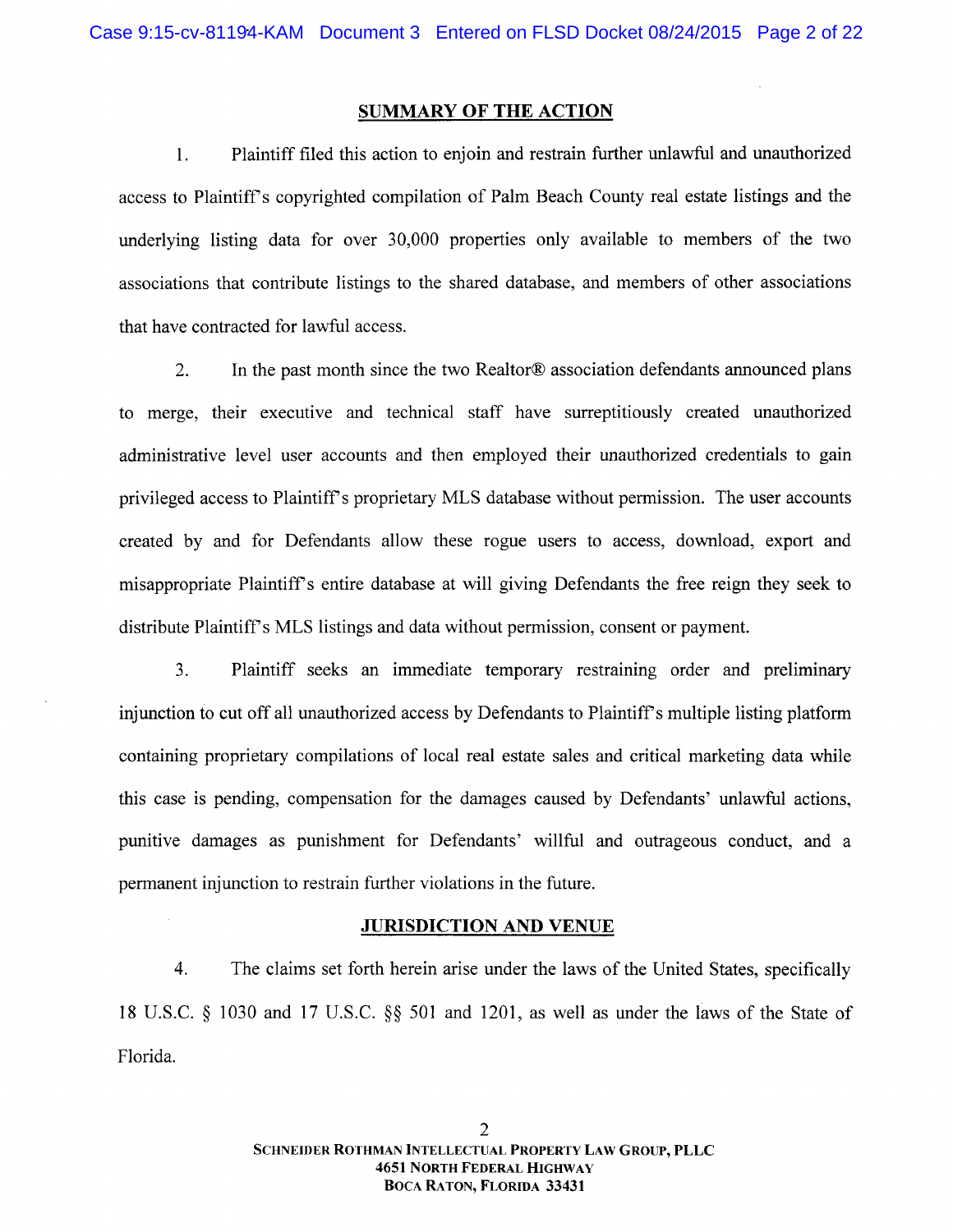5. 5. This Court has jurisdiction pursuant to  $28$  U.S.C.  $\S$ § 1331, 1338 and 1367.

6. 6. Venue is proper pursuant  $28 \text{ U.S.C.}$   $\S\S$  1391 and 1400(a).

## PARTIES PARTIES

7. Plaintiff BEACHES MLS, INC. ("BEACHES") is a Florida profit corporation w ith its principal place of business in Palm Beach County, Florida. with its principal place of business in Palm Beach County, Florida.

8. Defendant, MIAMI ASSOCIATION OF REALTORS, INC. ("MIAMI") is a Florida not for profit corporation having a principal place of business in Miami-Dade County. M IAM I also m aintains an office in Broward County, Florida. MIAMI also maintains an office in Broward County, Florida.

Defendant JUPITER-TEQUESTA-HOBE SOUND ASSOCIATION OF 9. Defendant JUPITER-TEQUESTA-HOBE SOUND ASSOCIATION OF REALTORS, INC. ("JUPITER") is a Florida not for profit corporation having a principal place of business in Jupiter, Florida in Palm Beach County. of business in Jupiter, Florida in Palm Beach County.

10. Defendant TERESA KING KINNEY ("Kinney") is an individual employed by MIAMI. Kinney is the Association Executive of MIAMI.

11. Defendant WILLIAM "BILL" COLE ("Cole") is an individual employed by MIAMI.

12. Defendant GINA LLOYD ("Lloyd") is an individual employed by MIAMI.

13. Defendant JESUS FERIA ("Feria") is an individual employed by MIAMI.

14. Defendant DANIELLE CLERMONT ("Clermont") is an individual employed by MIAMI.

15. Defendant DEBORAH BOZA ("Boza") is an individual employed by MIAMI.

16. Defendant JOANNE WERSTLEIN ("Werstlein") is an individual employed by JUPITER and its interim director. JUPITER and its interim director.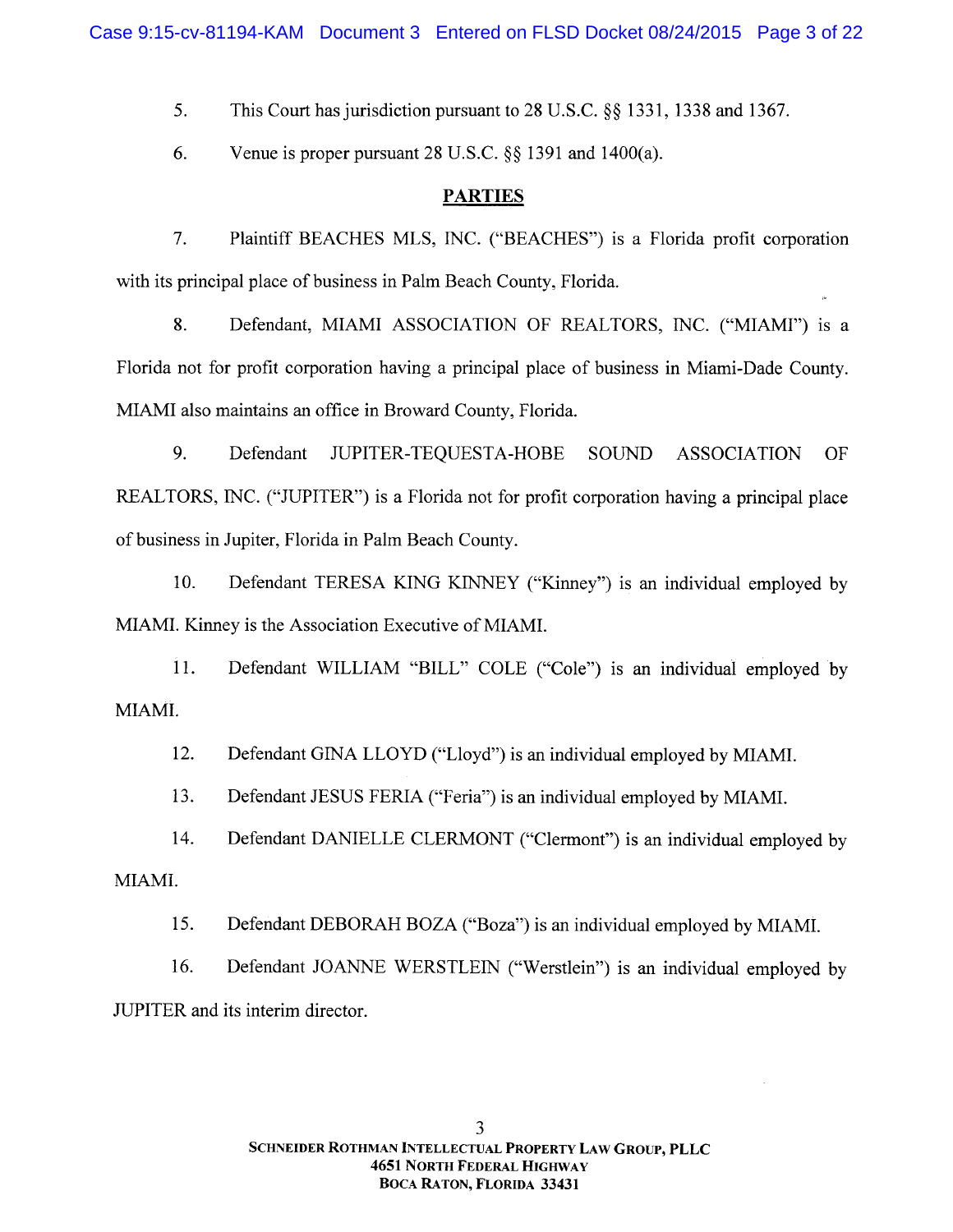17. Defendant ANGELA CALABRIA ("Calabria") is an individual employed by JUPITER . JUPITER.

- 18. Defendant JAMARR LYNCH ("Lynch") is an individual employed by JUPITER.
- 19. Defendants are all subject to personal jurisdiction in the State of Florida.

#### BEACHES MULTIPLE LISTING SERVICE

BEACHES MULTIPLE LISTING SERVICE<br>20. A multiple listing service ("MLS") is a common computerized database where real estate agent and broker members submit real estate listings. MLS databases facilitate the exchange of information among members about one another's listings so agents can cross company lines to sell one another's houses and can show clients all houses on the market listed by its members, not just those homes listed with their own company. Membership in an MLS is considered a private offer of cooperation and compensation by listing brokers to other real estate brokers and their agents who are members of the MLS.

21. There are several multiple listing services in Palm Beach County. The largest is BEACHES. BEACHES currently has over 15,000 subscribers. BEACHES is a wholly owned subsidiary of REALTOR ASSOCIATION OF THE PALM BEACHES, INC. ("PALM BEACH''), a Florida not for profit corporation. PALM BEACH is a professional organization for BEACH"), a Florida not for profit corporation. PALM BEACH is a professional organization for real estate professionals. The core purpose of PALM BEACH is to enhance its members' ability and opporttmity to conduct their real estate businesses professionally, ethically, successfully and and opportunity to conduct their real estate businesses professionally, ethically, successfully and profitably. PALM BEACH's strategic vision is to be the voice for real estate in Palm Beach County, and have its members recognized for the effective delivery of professional, ethical real estate services. PALM BEACH provides brokers and their agents with professional estate services. PALM BEACH provides brokers and their agents with professional development, dispute resolution services and commercial products and services to their members development, dispute resolution services and commercial products and services to their members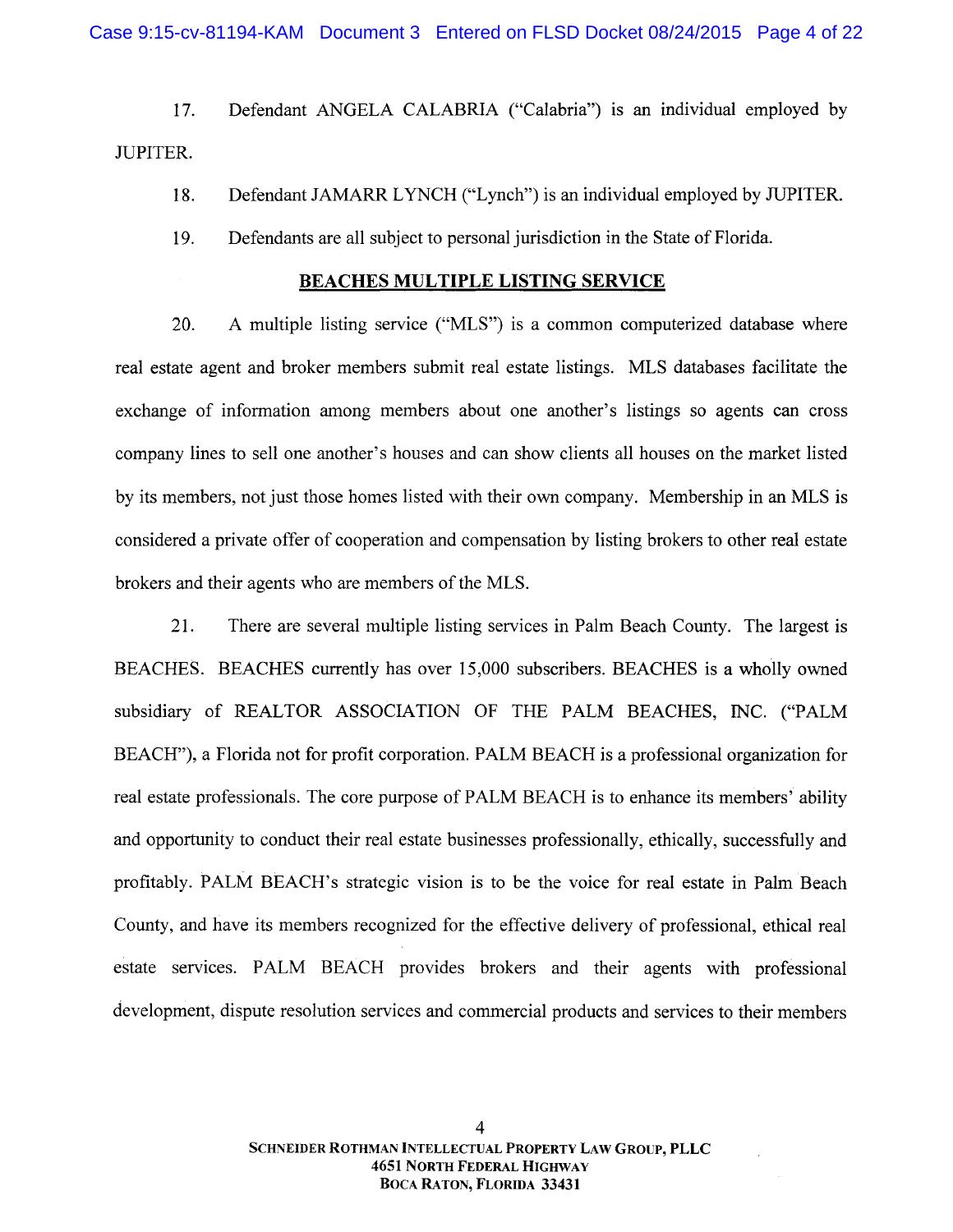who wish market and sell real estate. PALM BEACH also represents its members' commercial interests in Florida and nationwide. interests in Florida and nationwide.

22. Real estate licensees, including brokers and their agents, have a choice of which 22. Real estate licensees, including brokers and their agents, have a choice of which local REALTOR@ association to join. Despite this, PALM BEACH has successfully attracted local REAL TOR® association to join. Despite this, PALM BEACH has successfully attracted members not only in Florida, but also in several other states. PALM BEACH has members that have multiple state licenses whereby they conduct business throughout the United States.

23. PALM BEACH is funded by the dues paid by its mem bers and to a larger extent 23. PALM BEACH is funded by the dues paid by its members and to a larger extent the multiple listing services and other products and services its subsidiary BEACHES provides its members for a fee. BEACHES provides a host of critical services to members for a fee like access to the BEACHES MLS database containing proprietary compilations of local real estate sales and critical marketing data.

24. The MLS database is owned and operated by BEACHES.

25. The BEACHES MLS database is compilation protected by copyright.

26. The BEACHES MLS database is extremely valuable and proprietary.

27. The listings contained in the BEACHES database, and the compilation of those listings, are the property of BEACHES.

28. M illions of dollars was spent to develop the BEACHES database in order to serve 28. Millions of dollars was spent to develop the BEACHES database in order to serve PALM BEACH members and make real estate transactions among its members possible.

## **MIAMI AND JUPITER ASSOCIATIONS**

29. In terms of number of members, MIAMI touts that it is the largest local REALTOR® association in the USA with more than 38,000 REALTOR® members.

30. JUPITER is significantly smaller than both PALM BEACH and MIAMI. JUPITER has only about 1,500 mem bers. JUPITER has only about 1,500 members.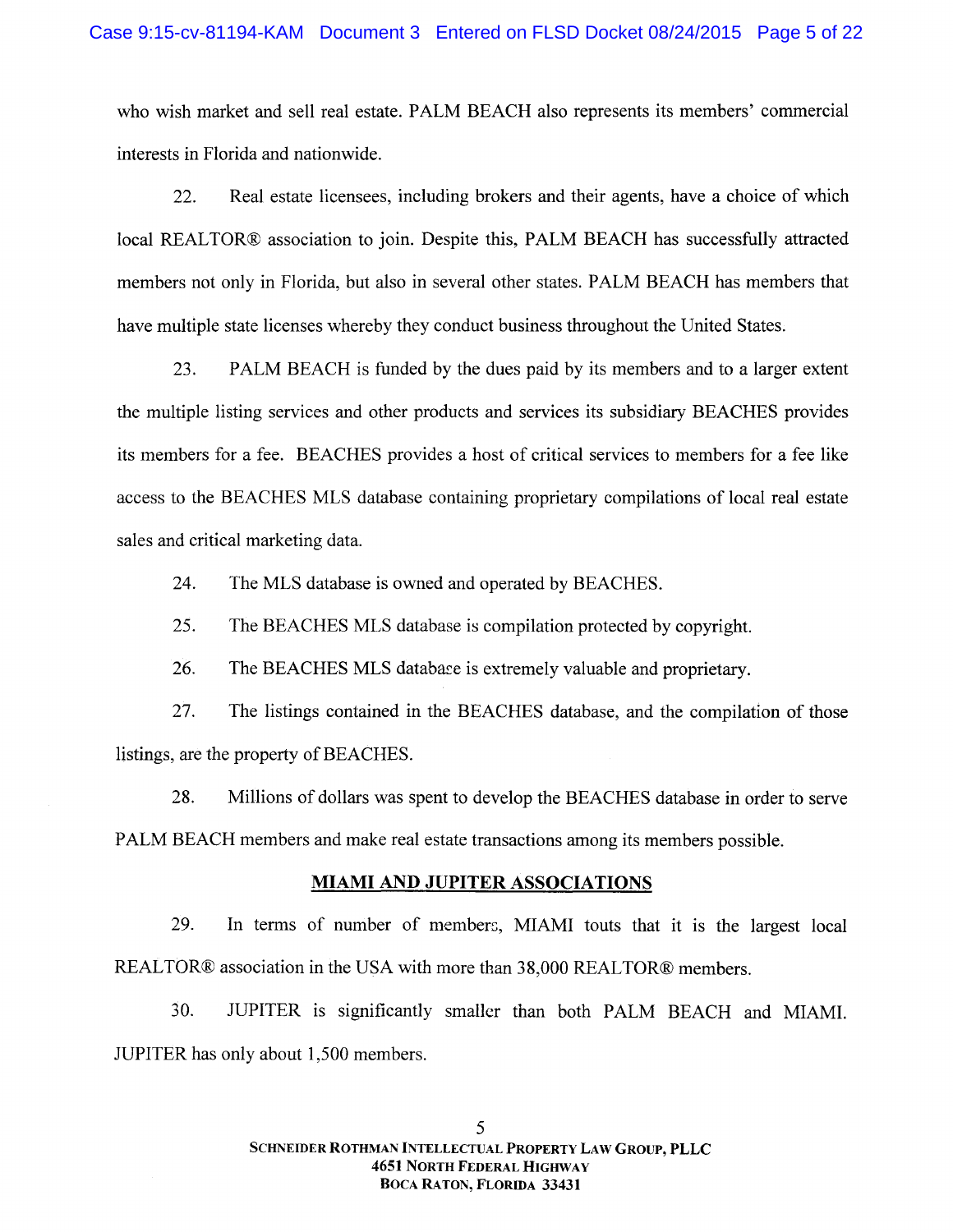31. PALM BEACH, through BEACHES, competes for members with other MLSes including MIAMI and JUPITER. Competition is based upon the product and service offerings PALM BEACH and BEACHES provide to potential members versus those offered by MIAMI and JUPITER. and JUPITER.

## **REGIONAL MLS**

32. For many years, PALM BEACH and JUPITER cooperated in the operation of an 32. For many years, PALM BEACH and JUPITER cooperated in the operation of an MLS known as REGIONAL MULTIPLE LISTING SERVICE, INC. ("REGIONAL MLS"). PALM BEACH, JUPITER, and a third Realtor® association, Realtors Association of St. Lucie, Inc. ("ST. LUCIE"), were shareholders in REGIONAL MLS and by agreement the members of all three associations were entitled to access to the listings contained in the REGIONAL MLS database. database.

33. The REGIONAL MLS database was owned and operated by REGIONAL MLS.

34. The REGIONAL MLS database was compilation protected by copyright.

35. The REGIONAL MLS database was extremely valuable and proprietary.

35. The REGIONAL MLS database was extremely valuable and proprietary.<br>36. The listings contained in the REGIONAL MLS database, and the compilation of those listings, were the property of REGIONAL MLS.

37. The REGIONAL MLS database compilation was registered with the Register of Copyrights. Copyrights.

# JUPITER SUES REGIONAL MLS, PALM BEACH, AND ST. LUCIE

38. In or about 2012, the good relations between JUPITER and its other REGIONAL 38. In or about 2012, the good relations between JUPITER and its other REGIONAL M LS shareholders, PALM BEACH and ST. LUCIE, broke down. On April 26, 2013, JUPITER MLS shareholders, PALM BEACH and ST. LUCIE, broke down. On April 26, 2013, JUPITER filed suit in the 15<sup>th</sup> Judicial Circuit Court, Palm Beach County, against REGIONAL MLS, PALM BEACH, and ST. LUCIE. The Complaint alleged several counts including false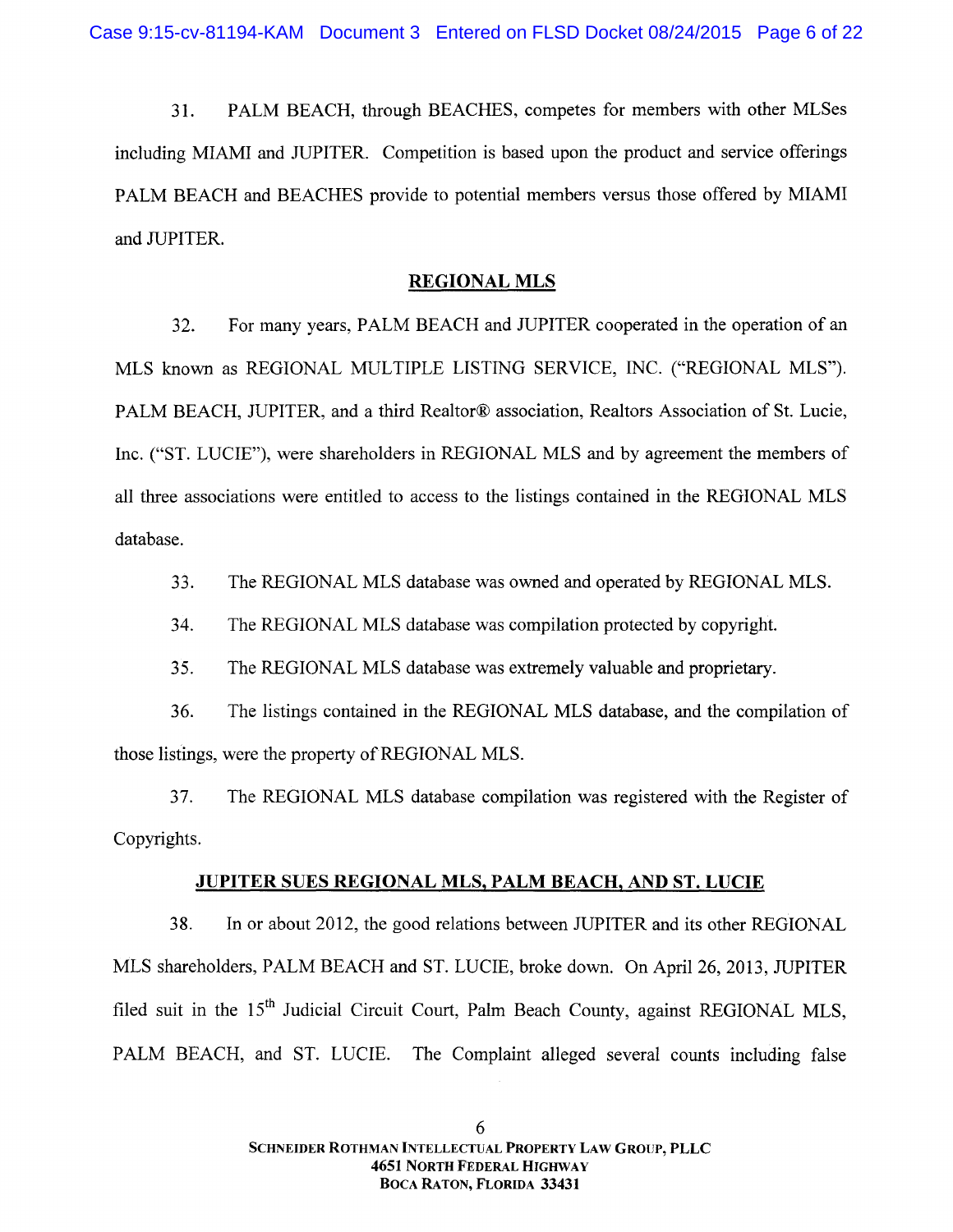advertising, violations of the Florida Deceptive and Unfair Trade Practices Act, and Tortious advertising, violations of the Florida Deceptive and Unfair Trade Practices Act, and Tortious Interference with Business Relationships. Interference with Business Relationships.

After lim ited litigation, a m ediation was held am ong the parties at which Jay 39. After limited litigation, a mediation was held among the parties at which Jay Hunston, Esq. served as mediator. The mediation resulted in a document entitled "Mediation Settlement Agreement" ("MSA") that was signed by all parties. Subsequently, the case was dismissed. dismissed.

40. The MSA contains a confidentiality provision prohibiting all parties and their attorneys from publishing or disseminating any information about the MSA or its terms and therefore it will be filed under seal or with any confidential information redacted. A redacted therefore it will be filed under seal or with any confidential information redacted. A redacted M SA is attached as Exhibit l . MSA is attached as Exhibit 1.

41. Pursuant to the MSA, on June 26, 2013, REGIONAL MLS was voluntarily dissolved by consent of its shareholders, PALM BEACH, JUPITER, and ST. LUCIE.

42. Pursuant to the MSA, as of the date of dissolution of REGIONAL MLS, PALM BEACH became the owner all REGIONAL MLS assets.

# **BEACHES OWNERSHIP OF THE REGIONAL MLS COMPILATION BY ASSIGNMENT**

43. The copyrighted REGIONAL MLS database compilation of MLS listings, and the underlying copyright registrations for the REGIONAL MLS database, were the most important and valuable assets of REGIONAL MLS at the time of its dissolution pursuant to the MSA.

44. The MSA provides that PALM BEACH shall receive all assets of REGIONAL M LS as of the date of its dissolution. MLS as of the date of its dissolution.

45. Pursuant to the MSA, as of the date of dissolution of REGIONAL MLS, PALM BEACH became the owner of all REGIONAL MLS assets.

46. After the dissolution of REGIONAL MLS when PALM BEACH became the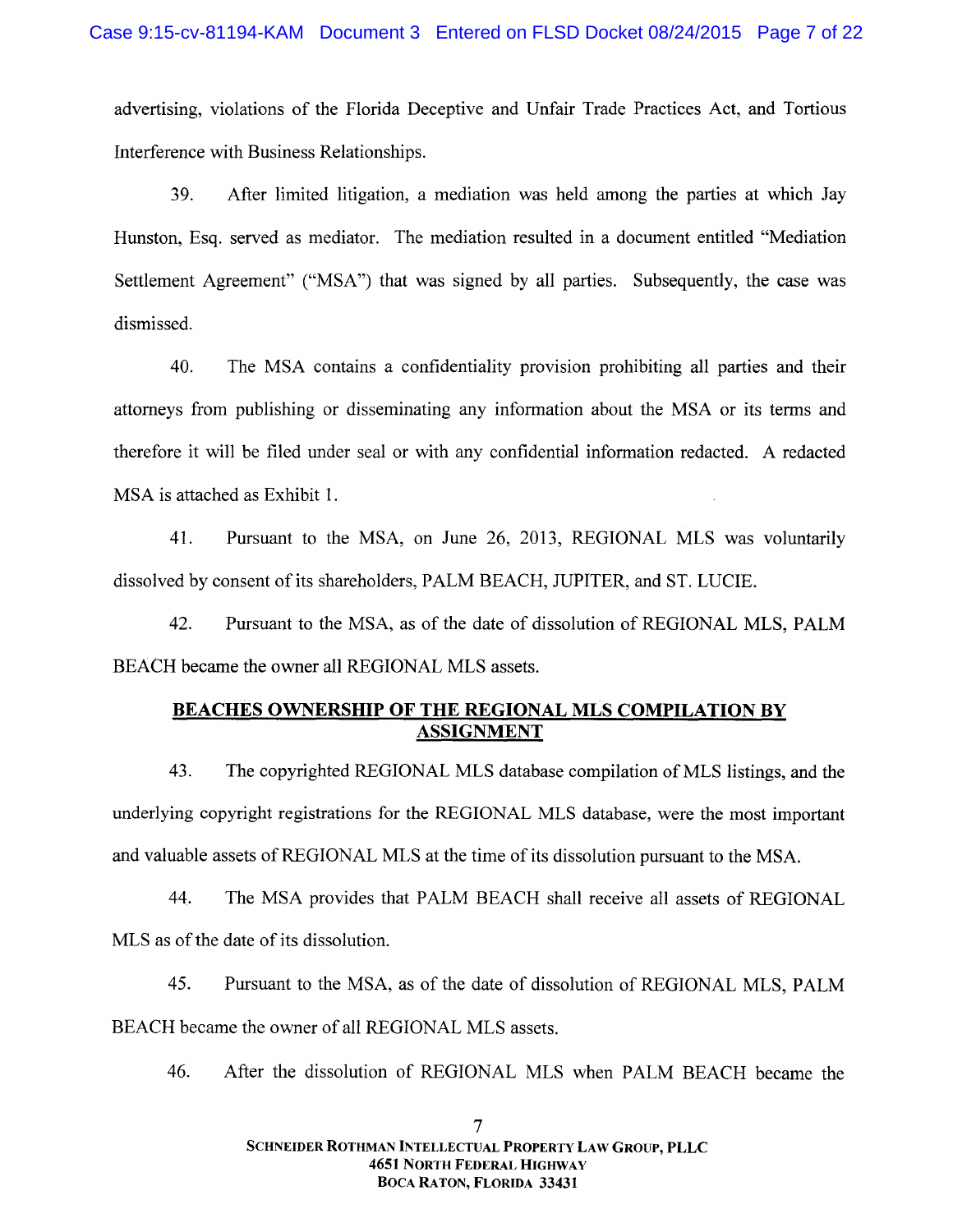owner of the REGIONAL MLS database, and prior to the filing of this action, PALM BEACH assigned ownership of the REGIONAL MLS database compilation, and all copyrights in the database, to BEACHES. database, to BEACHES.

# **FBS FLEX MLS PLATFORM**

47. On November 1, 2012, REGIONAL MLS entered into an MLS Software License and Data Processing Service Agreement ("Flex Agreement") with Financial Business Systems, Inc. ("FBS") to license the Flex MLS System software platform ("Flex") for use in accessing the REGIONAL MLS computerized database of real estate listings.

48. FBS is based in Fargo, North Dakota. Flex runs on computers that are accessible through the internet and used in interstate commerce to operate the Flex MLS System for BEACHES. BEACHES.

49. The Flex system stores the listings for PALM BEACH, JUPITER and ST. LUCIE 49. The Flex system stores the listings for PALM BEACH, JUPITER and ST. LUCIE in the same MLS database, regardless of whether the listing was created by a member of PALM BEACH, JUPITER, or ST. LUCIE. Ninety-four percent (94%) of the listings in the MLS database were submitted by members of PALM BEACH.

# ASSIGNMENT OF FLEX LICENSING AGREEMENT

50. The MSA provides for PALM BEACH, JUPITER and ST. LUCIE to each enter into separate agreements with FBS for use of Flex. The MSA also provides for PALM BEACH, JUPITER and ST. LUCIE to continue to share listing data through the expiration of the Flex JUPITER and ST. LUCIE to continue to share listing data through the expiration of the Flex Agreement in July of 2017.

51. After the MSA was executed, on July 23, 2013, PALM BEACH, ST. LUCIE, JUPITER and FBS all entered into an Assignment of the Flex Agreement ("Flex Assignment") under which each of the associations became a direct and independent customer of FBS under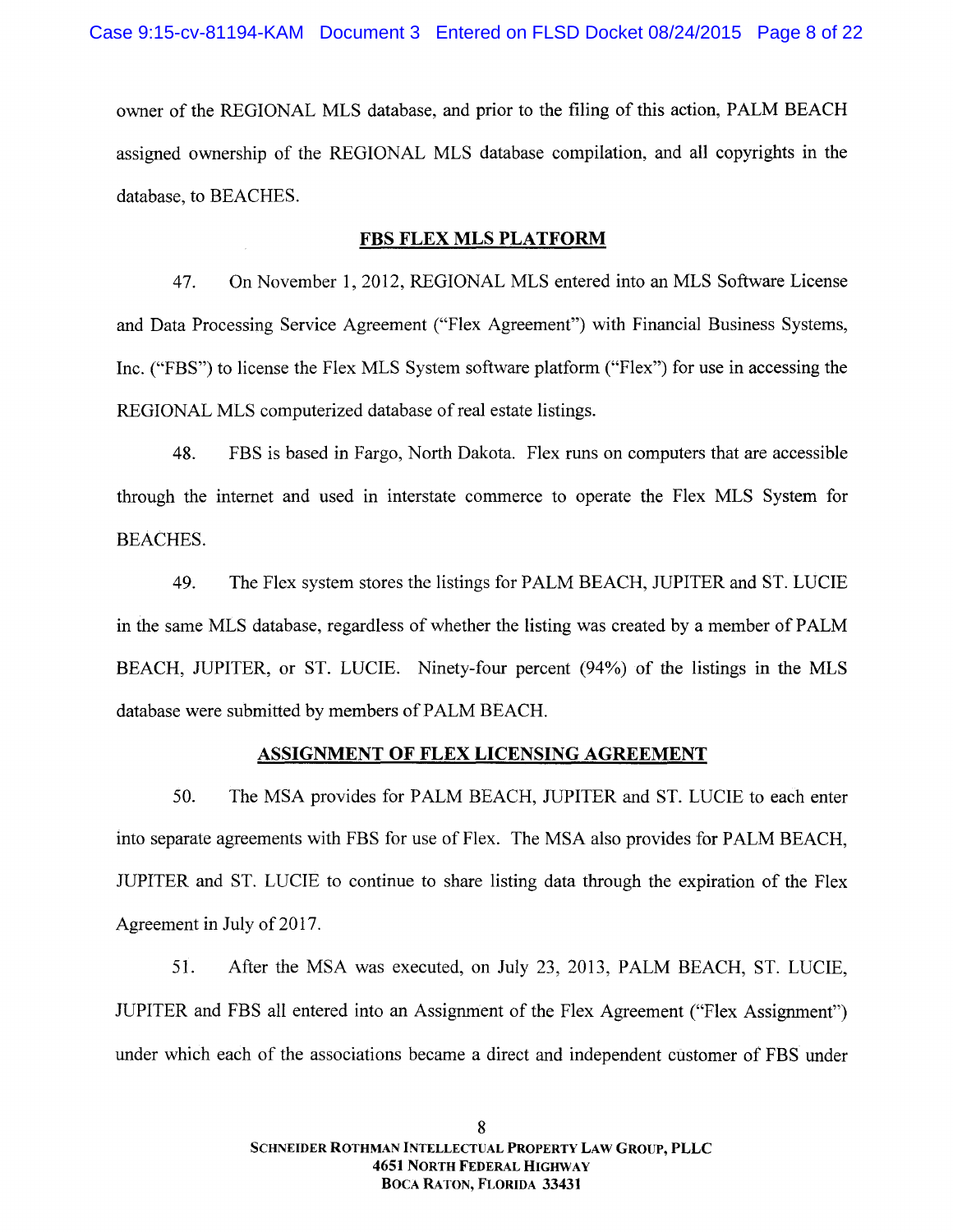the terms of a separate agreement between each association and FBS. The Flex Assignment is attached as Exhibit 2. attached as Exhibit 2.

Notwithstanding the fact that PALM BEACH, ST. LUCIE and JUPITER each 52. Notwithstanding the fact that PALM BEACH, ST. LUCIE and JUPITER each became a separate Flex customer of FBS, Flex continued to operate as a single system with all the listing for PALM BEACH, ST. LUCIE and JUPITER contained in a single database. As a result, the Flex Assignment incorporates provisions specifically addressing the parties' shared access to the Flex system : access to the Flex system:

> 5. Administrative Access. Each Customer shall have full access to the adm inistrative controls of the system needed to service their respective administrative controls of the system needed to service their respective members. Each Customer understands that the System is shared among them and that most administrative changes impact all. Each Customer agrees that FBS is not liable in any way for any changes to the System by agrees that FBS is not liable in any way for any changes to the System by any Customer.

> 6. Data Ownership. With regard to any Customer, the term "Customer Information" as it is used in the Agreement refers to office, agent, listing and other records associated with offices that are that Customer's Participants. Pursuant to the terms of the Settlement, each Customer and its Participants are entitled to use Customer Information of all the Customers, and the Customers agree to share information with each other through the term of the Agreement. Each Customer agrees that allowing each Customer access to the entire set of Customer Information as required by the Settlement does not violate Section 9(a) of the Agreement.

53. After the MSA was entered into and REGIONAL MLS was dissolved, PALM

BEACH formed BEACHES for the purpose of operating PALM BEACH's MLS.

54. BEACHES has complied with the requirements of the Flex Assignment and permitted employees of JUPITER "full access to the administrative controls of the system needed to service their respective members."

# PALM BEACH TO MIAMI DATA SHARE

55. MLSes often share MLS data with other MLSes by providing each other with a data feed of listings to each other's MLS database.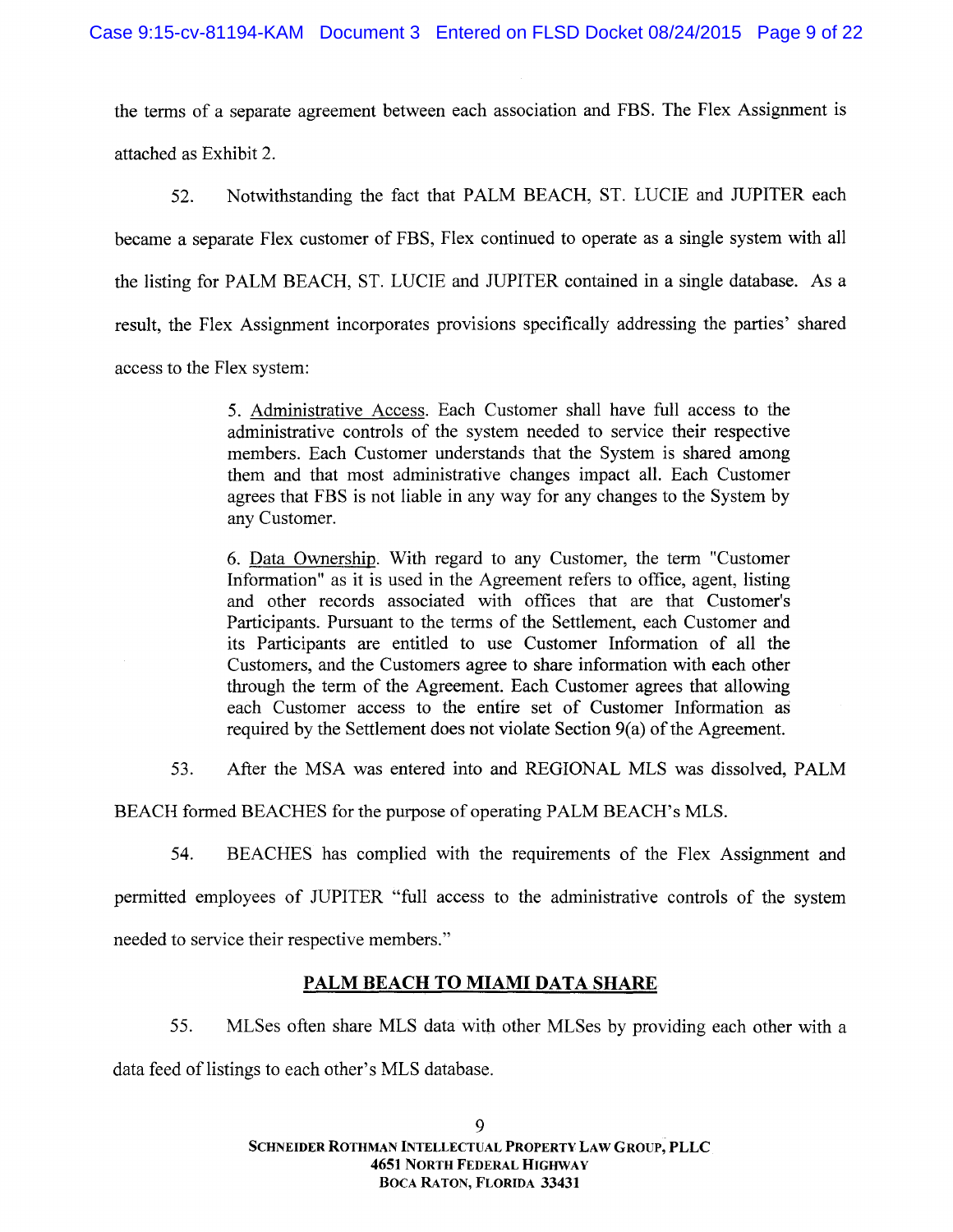56. Data feeds provide real estate listings that are valid as of the date and time the 56. Data feeds provide real estate listings that are valid as of the date and time the listings were sent through the data feed. Listings provided through a data feed cannot be changed or modified by the recipient MLS.

57. Sometime in the past, PALM BEACH set up a data feed of listings in the REGIONAL MLS database for MIAMI and its members.

58. Neither PALM BEACH nor REGIONAL MLS entered into any agreement with MIAMI to provide a data feed, and the data feed provided to MIAMI was gratuitous and without any consideration from MIAMI.

59. MIAMI's software vendor CoreLogic, Inc., on behalf of MIAMI, received the data feed provided by REGIONAL MLS.

60. After BEACHES took over the REGIONAL MLS database the data feed to MIAMI continued.

61. N either BEACHES nor PALM BEACH are under any obligation to continue to 61. Neither BEACHES nor PALM BEACH are under any obligation to continue to provide a data feed to MIAMI.

62. Recently, PALM BEACH announced that BEACHES would stop providing a data feed to MIAMI and notified CoreLogic that the data feed would be stopped.<br>PROPOSED MERGER BETWEEN JUPITER AND MIAMI

#### PROPOSED MERGER BETWEEN JUPITER AND MIAMI

63. On July 30, 2015, JUPITER and MIAMI announced publicly that they intended to merge. The merger announcement is attached as Exhibit 3. The Plan of Merger is attached as Exhibit 4. Exhibit 4.

64. On August 14, 2015, JUPITER held a vote of its members who approved the merger.

65. The effective date of the merger between MIAMI and JUPITER is currently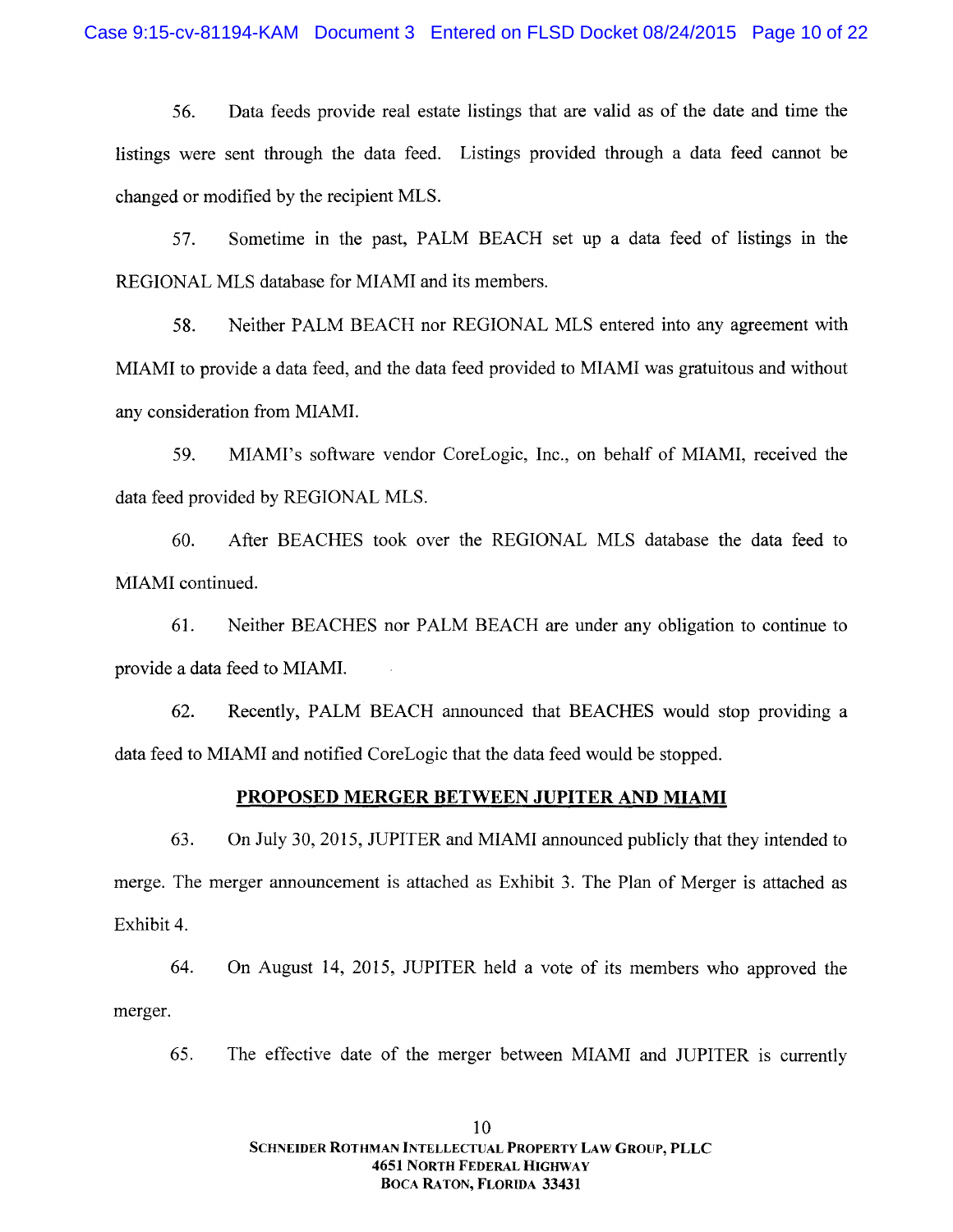September 4, 2015. September 4,2015.

66. In its public disclosures about the merger, JUPITER and MIAMI have announced that one purpose of the merger is to give MIAMI members access to the BEACHES MLS database through Flex. database through Flex.

# <u>MIAMI IS NOT AUTHORIZED TO USE FLEX OR ACCESS THE BEACHES MLS</u> DATABASE

67. JUPITER is not authorized to grant access to Flex or the BEACHES MLS database to anyone except licensed, dues paying members of JUPITER and authorized JUPITER adm inistrative staff. administrative staff.

68. JUPITER is not authorized to grant access to Flex or the BEACHES MLS database to MIAMI and its members.

69. M IAM I and its mem bers have never been authorized to aecess Flex or the 69. MIAMI and its members have never been authorized to access Flex or the BEACHES MLS database.

70. The merger of JUPITER and MIAMI will not result in MIAMI being authorized to access the BEACHES MLS database through Flex. While a statutory merger of two corporations usually results in the merged entity being vested with all the property of the two entities that have merged together, this does not apply to licenses for copyrights. As a result, if the merger of JUPITER and MIAMI is effectuated, then following the merger the merged entity will have no rights to access the BEACHES MLS database through Flex.

# will have no rights to access the BEACHES MLS database through Flex.<br>TECHNOLOGICAL MEASURES PROTECTING FLEX AND BEACHES MLS

71. Plaintiff protects the BEACHES MLS database by employing unique usernames and secret passwords assigned only to authorized users. and secret passwords assigned only to authorized users.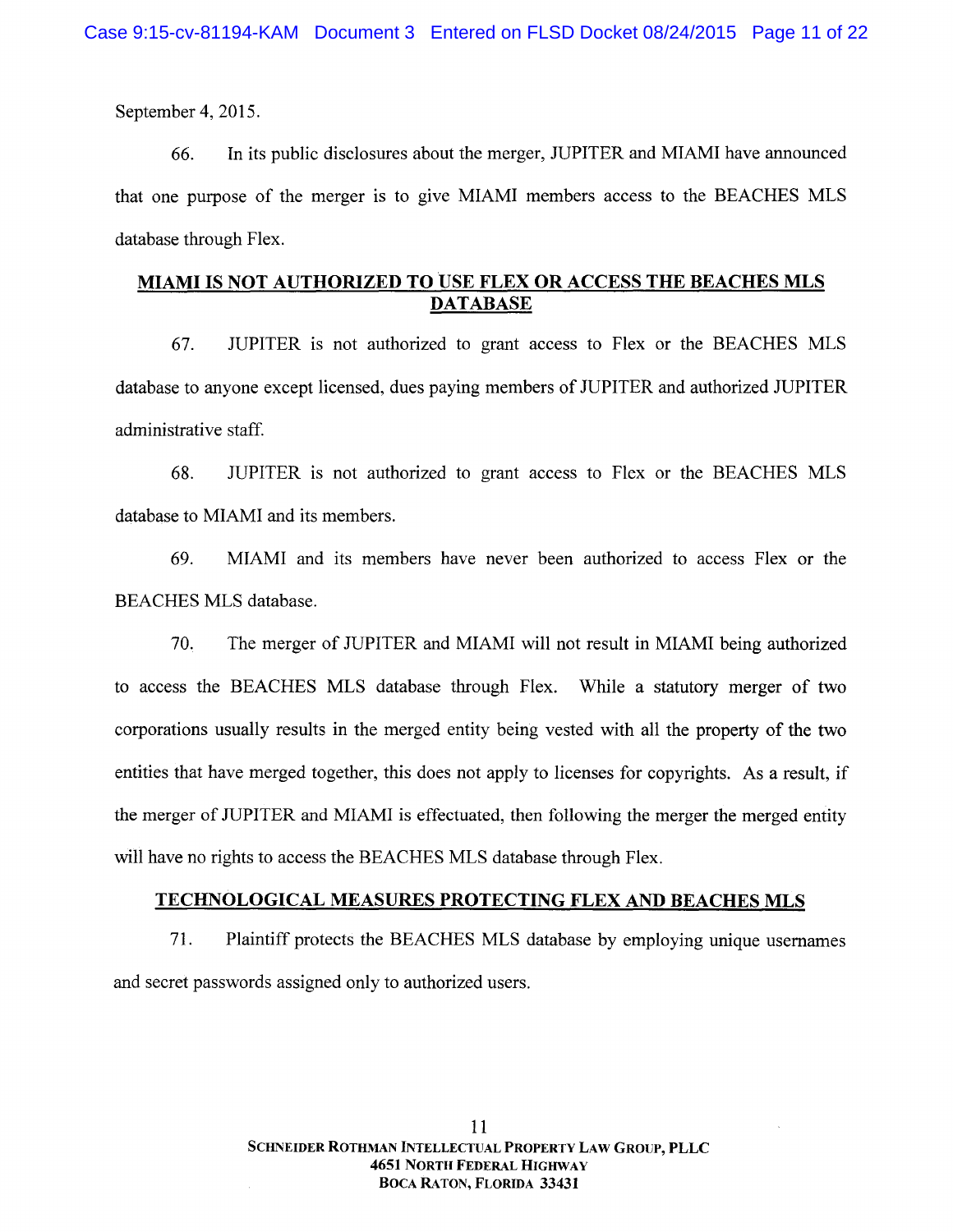72. Plaintiff protects the BEACHES MLS database by limiting access to sensitive and proprietary functions to users known to have the necessary authority and need to have such proprietary functions to users known to have the necessary authority and need to have such aCCCSS. access.

W ithout the correct usem ame and password, users who attempt to obtain 73. Without the correct usemame and password, users who attempt to obtain adm inistrative level access will be autom atically denied such access. administrative level access will be automatically denied such access.

74. The technological m easures em ployed by Plaintiff include devices, methods, 74. The technological measures employed by Plaintiff include devices, methods, techniques or processes that derive independent economic value, actual or potential, from not being generally known to, and not being readily ascertainable by proper means by, other persons who can obtain economic value from its disclosure or use. who can obtain economic value from its disclosure or use.

75. The technological measures described above have been the subject of efforts by 75. The technological measures described above have been the subject of efforts by Plaintiff that are reasonable under the circumstances to maintain their secrecy.

## RULES AND REGULATIONS FOR BEACHES MLS

76. Access to the BEACHES MLS database through Flex is only permitted in accordance with applicable Rules and Regulations ("RULES"). The RULES are attached as Exhibit 5. Exhibit 5.

77. The RULES prohibit unauthorized users from accessing Flex and the BEACHES 77. The RULES prohibit unauthorized users from accessing Flex and the BEACHES MLS database.

78. The RULES prohibit authorized users from exceeding their authorized access to 78. The RULES prohibit authorized users from exceeding their authorized access to Flex and the BEACHES MLS database.

79. The RULES prohibit authorized users from providing unauthorized users with 79. The RULES prohibit authorized users from providing unauthorized users with access to Flex and the BEACHES MLS database.

80. The RULES prohibit unauthorized users from using information developed, published, or copyrighted by BEACHES MLS.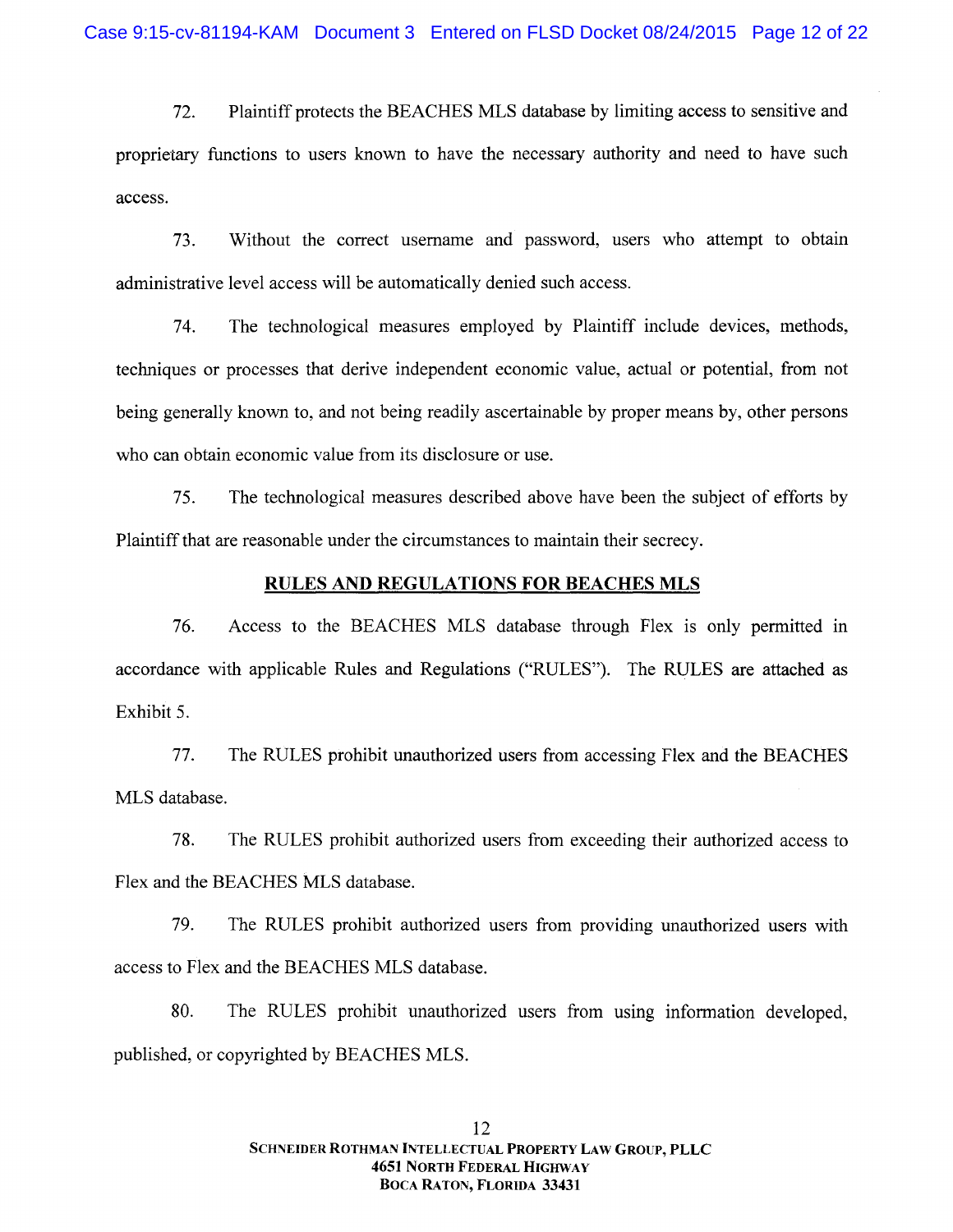81. The RULES prohibit unauthorized users from transmitting or reproducing any BEACHES MLS compilation or portion thereof.

# UNAUTHORIZED ACCESS BY MIAMI AND JUPITER

82. BEACHES regularly monitors its MLS database for unauthorized access.

83. MIAMI and its employees do not now, and have never in the past, had any rights to access Flex and the BEACHES MLS database as system administrators.

84. MIAMI and its employees do not now, and have never in the past, had any rights to access the BEACHES Flex MLS software platform under license to BEACHES.

85. JUPITER and its em ployees do not now, and have never in the past, had any 85. JUPITER and its employees do not now, and have never in the past, had any rights to grant anyone access to the BEACHES MLS database other than JUPITER's current licensed members and administrative staff of JUPITER. licensed members and administrative staff of JUPITER.

86. JUPITER and its employees do not now, and have never in the past, had any rights to grant anyone access to the BEACHES Flex MLS software platform under license to BEACHES other than JUPITER's current licensed members and administrative staff of JUPITER. JUPITER.

87. On or about July 29, 2015, JUPITER staff member Lynch acting under the direction of Werstlein, without authorization and by using improper means, gave administrative level access to the BEACHES MLS through Flex to Cole by creating an unauthorized Flex user account tied to Cole's name, telephone number and email address.

account tied to Cole's name, telephone number and email address.<br>88. On or about August 18, 2015, JUPITER staff member Calabria acting under the direction of Werstlein, without authorization and by using improper means, gave administrative level access to the BEACHES MLS through Flex to MIAMI employees Kinney, Lloyd, Feria, Clermont, and Boza by creating unauthorized Flex user accounts for them with their names,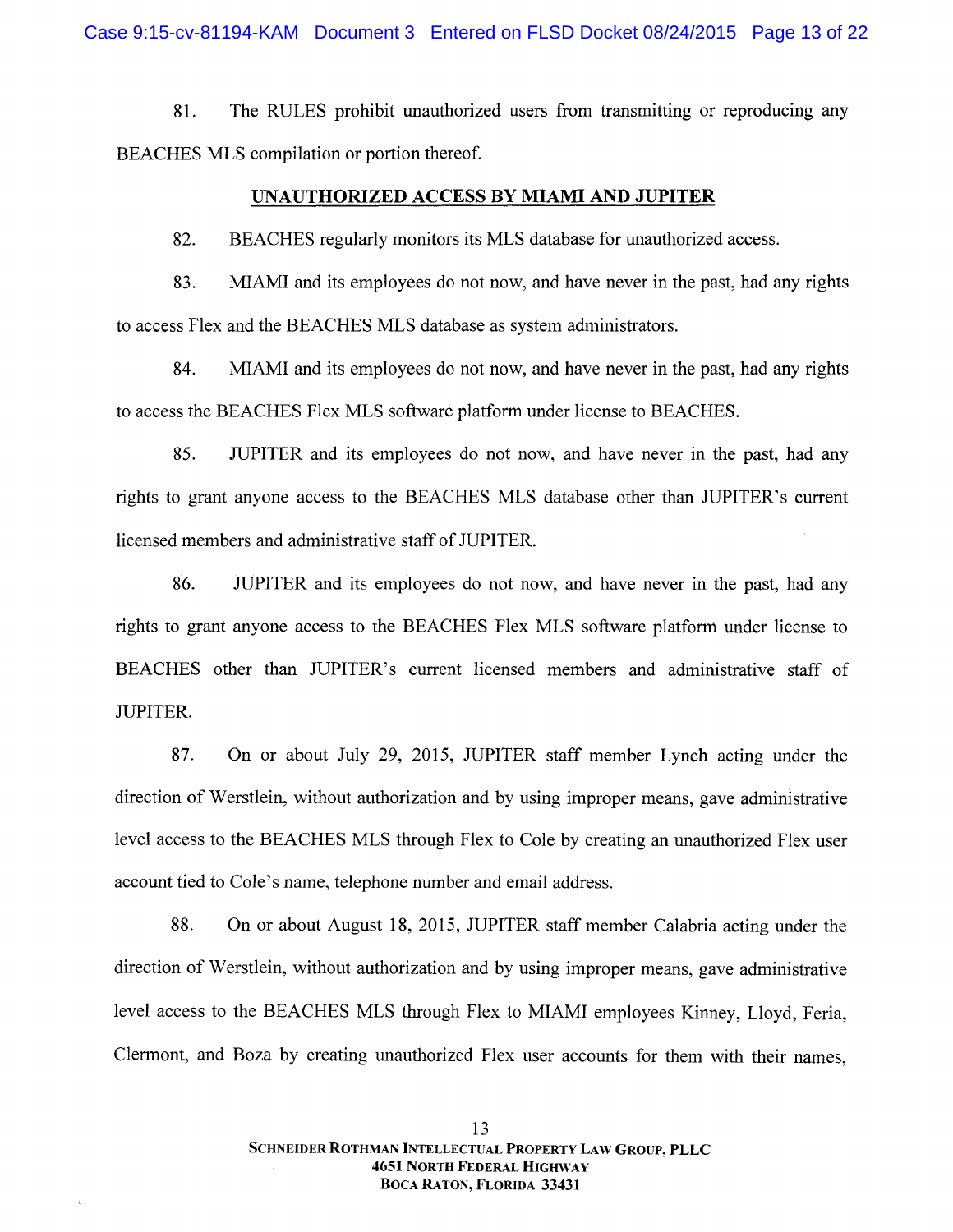telephone num bers and email addresses. telephone numbers and email addresses.

89. JUPITER has granted access to Flex and the BEACHES MLS database to unauthorized individuals who are not dues paying members or staff members of JUPITER.

90. A substantial likelihood exists that JUPITER employees will use their Flex user accounts to grant unauthorized access to the BEACHES MLS database to additional MIAMI employees, MIAMI members, and non-dues paying members of JUPITER.

91. A substantial likelihood exists that MIAMI employees will use their unauthorized Flex user accounts to grant unauthorized access to the BEACHES MLS database to additional MIAMI employees as well as MIAMI members who are not authorized.

92. The administrative level access granted by JUPITER employees to MIAMI employees comes with it the power to change, modify, delete, alter, and damage the BEACHES MLS database and the Flex system.

93. The MIAMI employees granted administrative level access can perform functions using the Flex system that may result in the interruption of services provided by BEACHES to its customers and PALM BEACH members.

94. The MIAMI employees can use the unauthorized administrative level access granted to them to change Flex system settings, database records, data feeds, and other Flex granted to them to change Flex system settings, database records, data feeds, and other Flex functions and features.

95. The MIAMI employees can use the unauthorized administrative level access granted to them to access trade secrets and confidential information of BEACHES and PALM BEACH.

96. At no time did the Defendants ever request or receive authorization, permission or authority to engage in the acts alleged herein. authority to engage in the acts alleged herein.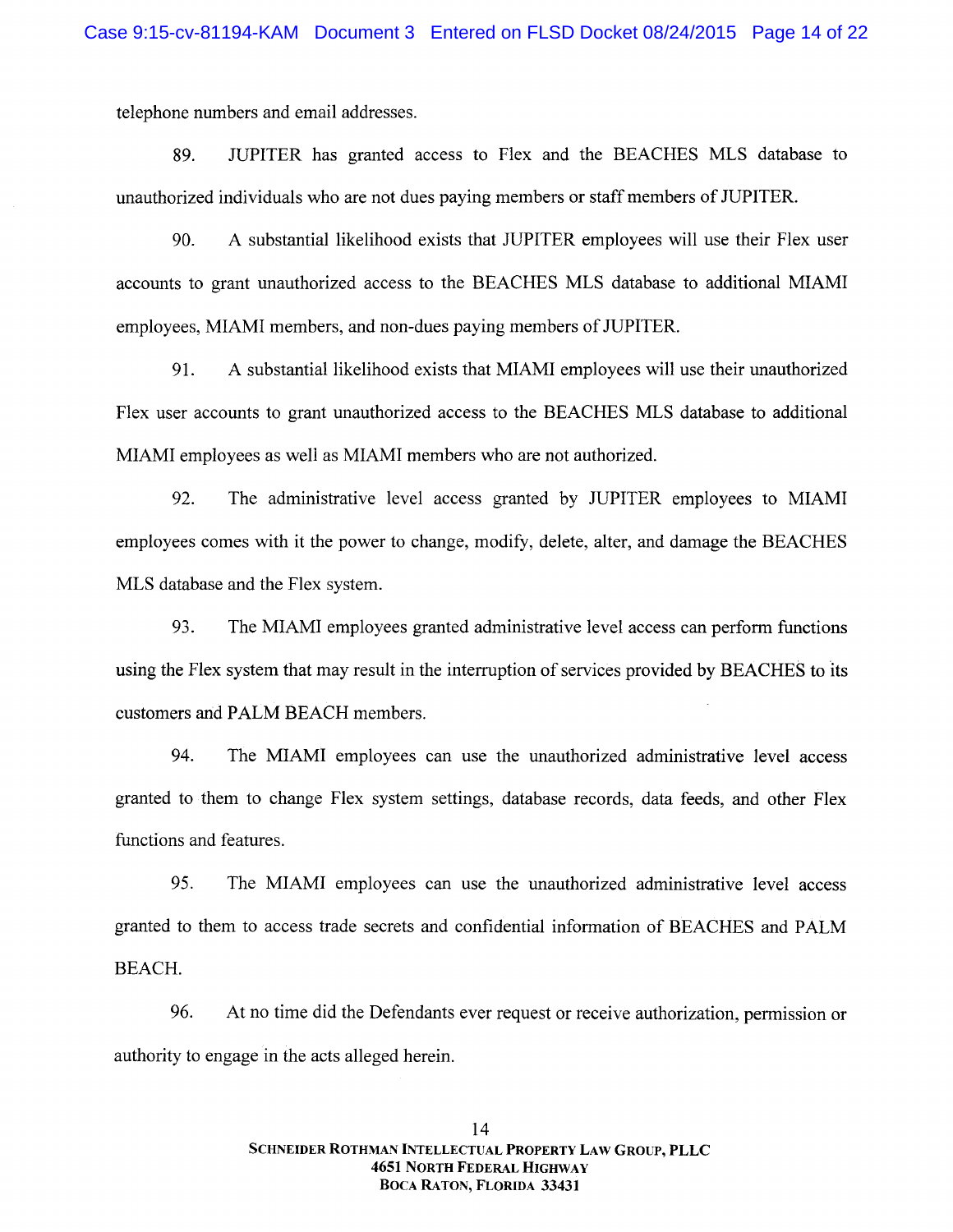Plaintiff has engaged the undersigned counsel and agreed to pay them a 97. Plaintiff has engaged the undersigned counsel and agreed to pay them a reasonable fee for their services. reasonable fee for their services.

# **COUNT I - VIOLATION OF THE COMPUTER FRAUD AND ABUSE ACT** AGAINST JUPITER. LYNCH AND CALABRIA AGAINST JUPITER, LYNCH AND CALABRIA

98. Plaintiff repeats and realleges paragraphs 1 through 97 as if fully set forth herein. 98. Plaintiff repeats and realleges paragraphs I through 97 as if fully set forth herein.

99. This is an action for damages against Defendants JUPITER, Werstlein, Lynch and Calabria for violations of 18 U.S.C.  $\S\S 1030(a)(2)(C)$ ,  $1030(a)(4)$  and  $1030(a)(6)(A)$ .

100. The computers running Flex through which the BEACHES MLS database is accessed are "protected computers" as that term is defined in 18 U.S.C.  $\S$  1030(e)(2)(B) in that said computers are used in or affecting interstate or foreign commerce or communication.

101. Defendants Calabria and Lynch at the direction of Werstlein, on behalf of JUPITER, intentionally accessed said protected computers running Flex and exceeded their authorized access to create unauthorized administrative level user accounts and passwords for MIAMI employees Cole, Kinney, Lloyd, Feria, Clermont, and Boza who thereby obtained information from said protected computers.

102. Defendants Calabria and Lynch at the direction of Werstlein, on behalf of JUPITER, knowingly and with intent to defraud, exceeded authorized access to said protected JUPITER, knowingly and with intent to defraud, exceeded authorized access to said protected computers, and by means of such conduct furthered the intended fraud to create unauthorized administrative level user accounts and passwords for Defendants Cole, Kinney, Lloyd, Feria, Clermont, and Boza, on behalf of MIAMI, to access said protected computers, and the value of said access exceeds \$5,000 in any 1-year period. said access exceeds \$5,000 in any l-year period.

103. Defendants Calabria and Lynch at the direction of Werstlein, on behalf of JUPITER, knowingly and with intent to defraud trafficked in administrative level user accounts and passwords they created without authorization and conveyed or transmitted said user accounts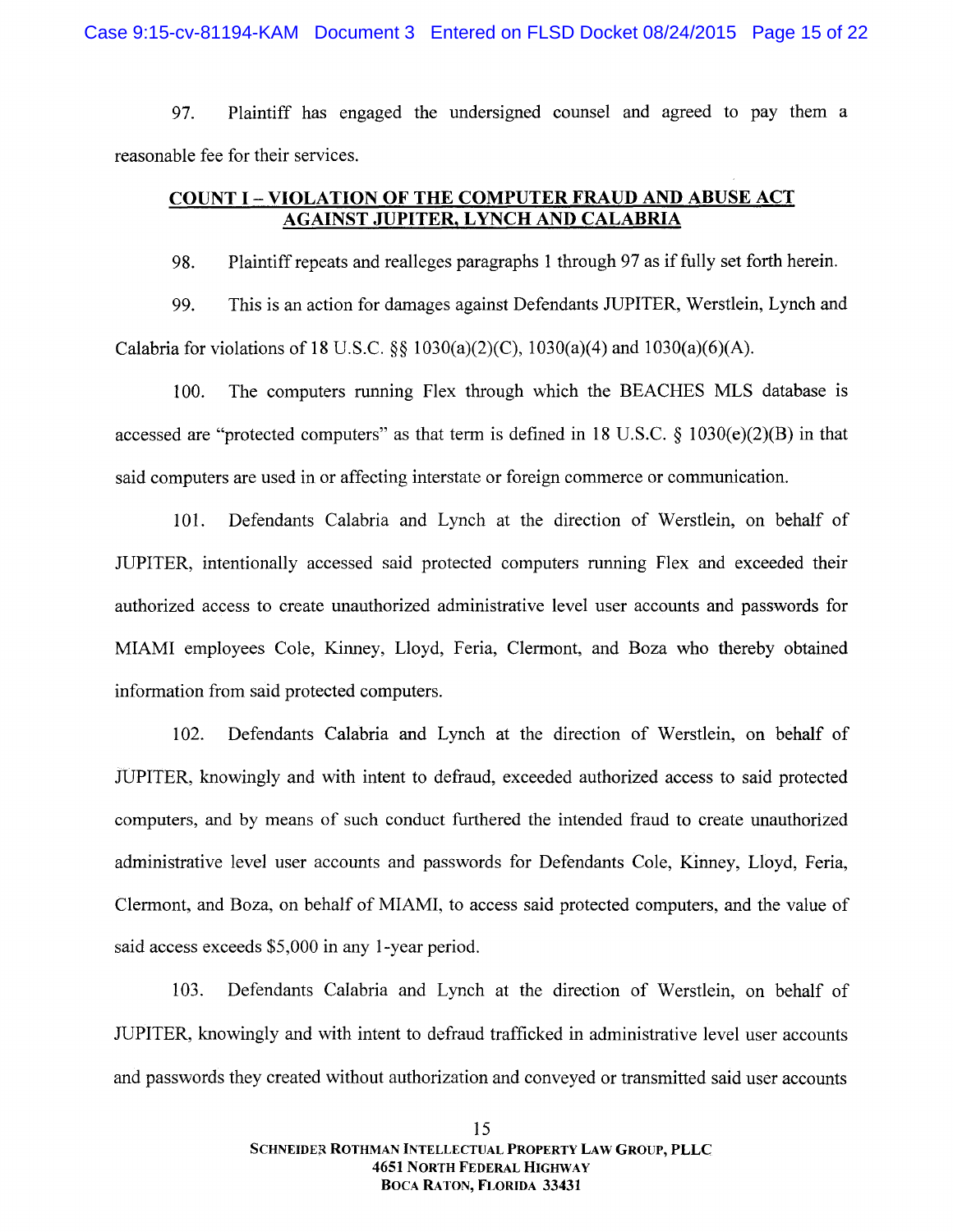and passwords to Defendants Cole, Kinney, Lloyd, Feria, Clermont, and Boza, on behalf of M IAM I, in order so they could access said protected computers w ithout authorization. MIAMI, in order so they could access said protected computers without authorization.

104. At no time did Plaintiff ever authorize JUPITER, Werstlein, Calabria or Lynch to engage in the activity described herein. engage in the activity described herein.

105. Plaintiff has suffered dam age and loss as a result of Defendants' willful actions 105. Plaintiff has suffered damage and loss as a result of Defendants' willful actions described herein. described herein.

106. The harm caused to Plaintiff has been irreparable.

# **COUNT II – VIOLATION OF THE COMPUTER FRAUD AND ABUSE ACT** AGAINST MIAMI, COLE, KINNEY, LLOYD, FERIA, CLERMONT, AND BOZA

Plaintiff repeats and realleges paragraphs 1 through 97 as if fully set forth herein. 107. Plaintiff repeats and realleges paragraphs 1 through 97 as if fully set forth herein.

108. This is an action for damages against Defendants for violations of 18 U.S.C.  $\S$ 1030(a)(2)(C), 1030(a)(4) and 1030(a)(6)(A). 1030(a)(2)(C), 1030(a)(4) and 1030(a)(6)(A).

109. The computers running Flex through which the BEACHES MLS database is accessed are "protected computers" as that term is defined in 18 U.S.C.  $\S$  1030(e)(2)(B) in that said computers are used in or affecting interstate or foreign commerce or communication.

1 10. Defendants Cole, Kinney, Lloyd, Feria, Clermont, and Boza, on behalf of 110. Defendants Cole, Kinney, Lloyd, Feria, Clermont, and Boza, on behalf of M IAM I, caused Calabria and Lynch, on behalf of JUPITER, to intentionally access the protected MIAMI, caused Calabria and Lynch, on behalf of JUPITER, to intentionally access the protected computers running Flex and exceed authorized access to create unauthorized administrative level user accounts and passwords so that Defendants Cole, Kinney, Lloyd, Feria, Clermont, and user accounts and passwords so that Defendants Cole, Kinney, Lloyd, Feria, Clermont, and<br>Boza, on behalf of MIAMI, could obtain information in the BEACHES MLS database from said protected computers.

Defendants Cole, Kinney, Lloyd, Feria, Clermont, and Boza, on behalf of 111. Defendants Cole, Kinney, Lloyd, Feria, Clermont, and Boza, on behalf of M IAM I, knowingly and with intent to defraud, accessed said protected computers without MIAMI, knowingly and with intent to defraud, accessed said protected computers without authorization, and by means of such conduct furthered the intended fraud by using the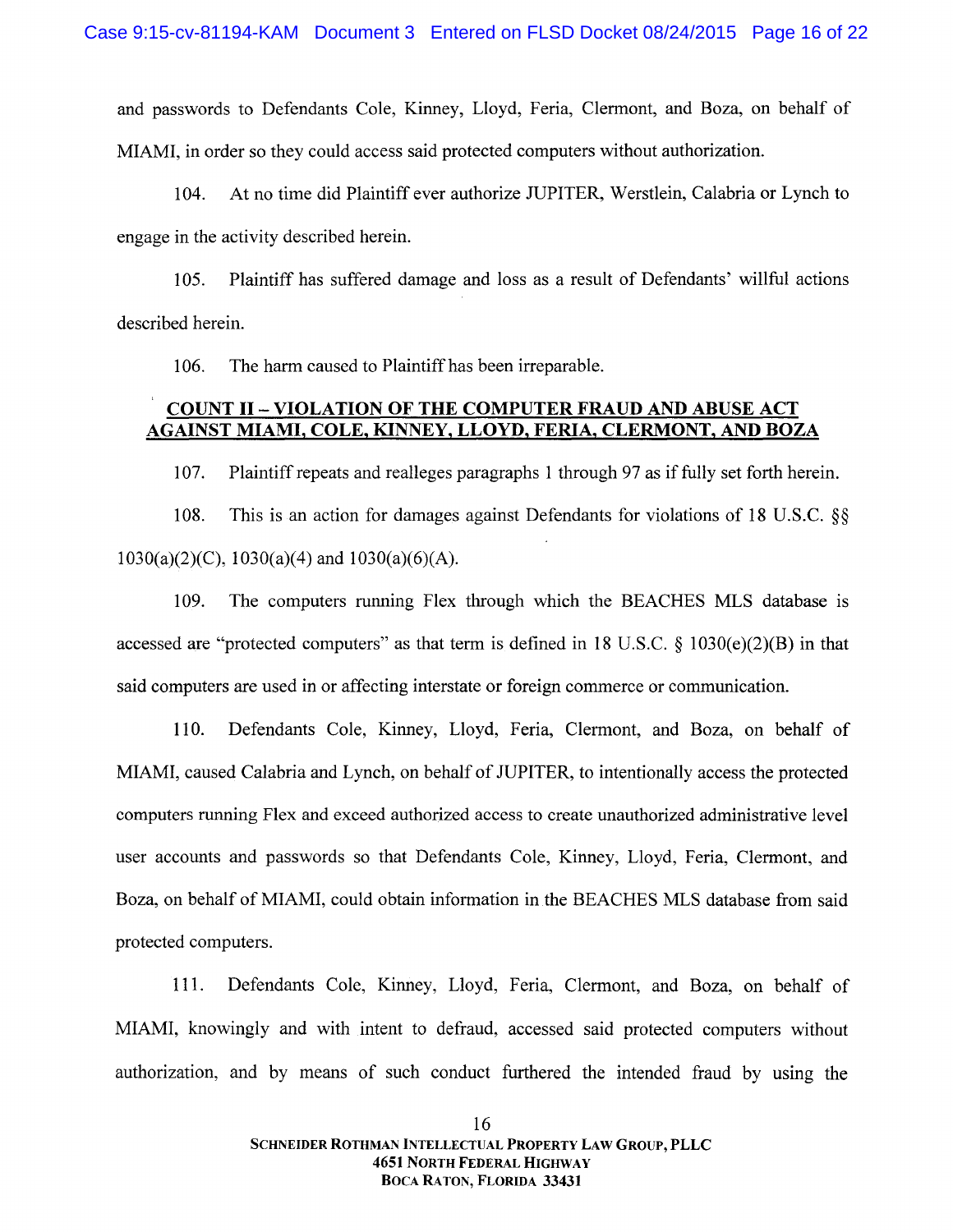unauthorized administrative level user accounts and passwords to access said protected unauthorized administrative level user accounts and passwords to access said protected computers, and the value of said access exceeds \$5,000 in any l-year period. computers, and the value of said access exceeds \$5,000 in any I-year period.

112. Defendants Cole, Kinney, Lloyd, Feria, Clermont, and Boza, on behalf of MIAMI, knowingly and with intent to defraud trafficked in administrative level user accounts and passwords that they solicited and obtained from Calabria and Lynch, on behalf of JUPITER, and passwords that they solicited and obtained from Calabria and Lynch, on behalf of JUPITER, who conveyed or transmitted said user accounts and passwords to Defendants Cole, Kinney, Lloyd, Feria, Clermont, and Boza, on behalf of MIAMI, in order so they could access said protected computers without authorization. protected computers without authorization.

1 13. Plaintiff has suffered dam age and loss as a result of Defendants' willful actions 113. Plaintiff has suffered damage and loss as a result of Defendants' willful actions described herein. described herein.

1 14. The harm caused to Plaintiff has been irreparable. 114. The harm caused to Plaintiff has been irreparable.

# **COUNT III - COPYRIGHT INFRINGEMENT AGAINST ALL DEFENDANTS**

1 l 5. Plaintiff repeats and realleges paragraphs 1 through 97 as if fully set forth herein. 115. Plaintiff repeats and realleges paragraphs 1 through 97 as if fully set forth herein.

1 16. This is an action for injunctive relief and damages against all Defendants for 116. This is an action for injunctive relief and damages against all Defendants for Copyright Infringement in violation of 17 U.S.C. § 501.

117. The BEACHES MLS database is a database compilation of real estate listings protected by copyright. protected by copyright.

118. BEACHES owns a valid copyright in the BEACHES MLS database.

119. BEACHES has registered its copyrights in the BEACHES MLS database.

120. Defendants have accessed the BEACHES MLS database without authorization.

121. In the process of accessing the BEACHES MLS database without authorization, the defendants have copied, displayed, and/or distributed the copyrighted BEACHES MLS database or created derivative works thereof without Plaintiff s permission. database or created derivative works thereof without Plaintiff's permission.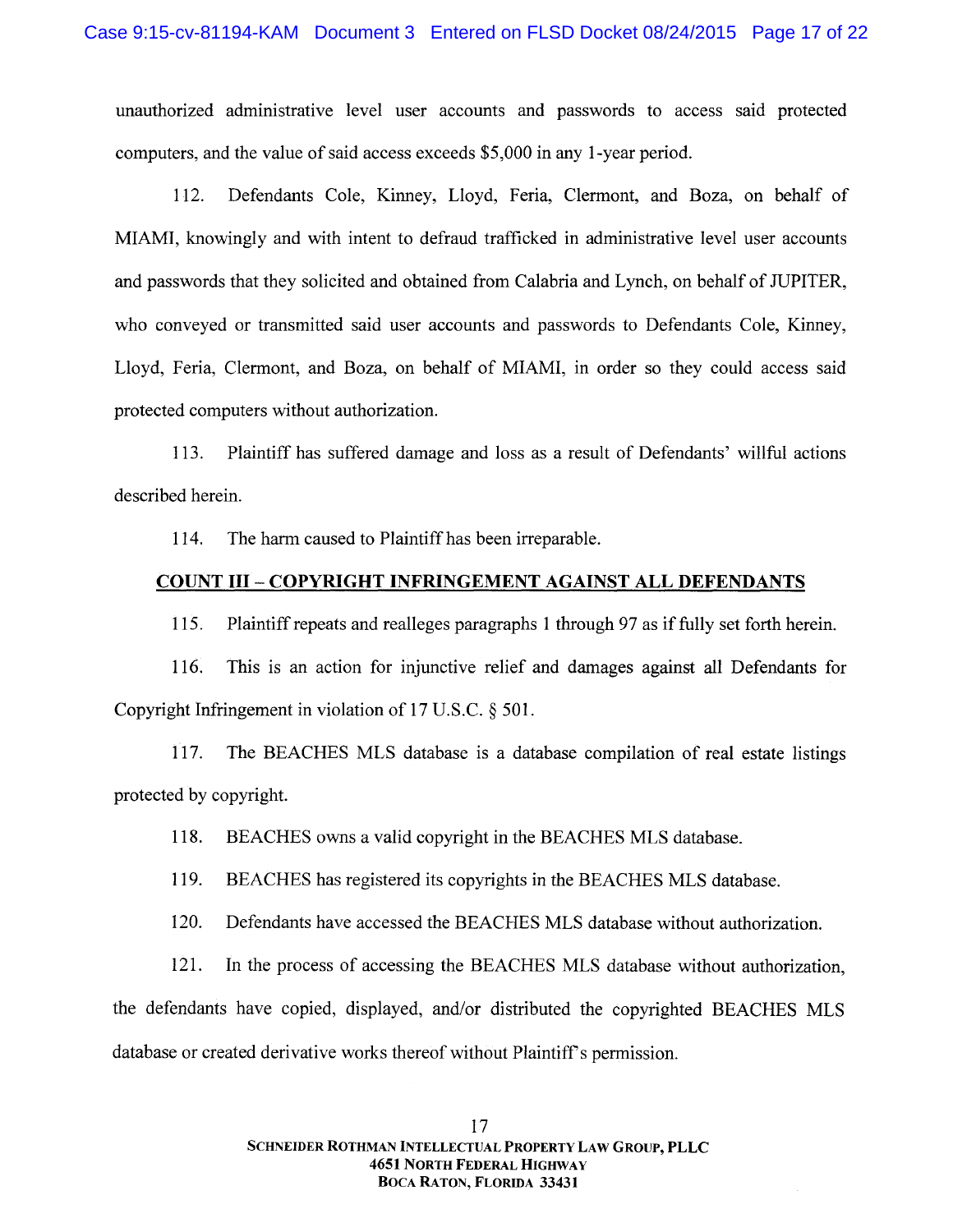- 122. Defendants' actions have been willful. 122. Defendants' actions have been willful.
- 123. Plaintiff has been dam aged by Defendants' willful actions described herein. 123. Plaintiff has been damaged by Defendants' willful actions described herein.
- 124. The harm caused to Plaintiff has been irreparable.

# COUNT IV – CIRCUMVENTION IN VIOLATION OF 17 U.S.C. § 1201 AGAINST ALL DEFENDANTS

Plaintiff repeats and realleges paragraphs 1 through 97 as if fully set forth herein. 125. Plaintiff repeats and realleges paragraphs 1 through 97 as if fully set forth herein.

This is an action for injunetive relief and damages against al1 Defendants for 126. This is an action for injunctive relief and damages against all Defendants for Circumvention under the Digital Millennium Copyright Act in violation of 17 U.S.C. § 1201.

127. Defendants Calabria and Lynch, on behalf of JUPITER, created unauthorized 127. Defendants Calabria and Lynch, on behalf of JUPITER, created unauthorized adm inistrative level user accounts and passwords for Defendants Cole, Kinney, Lloyd, Feria, administrative level user accounts and passwords for Defendants Cole, Kinney, Lloyd, Feria, Clermont, and Boza, on behalf of MIAMI, and thereby circumvented a technological measure that effectively controls access to the BEACHES MLS database which is protected under Title 17 of the U .S. Code. 17 of the U.S. Code.

128. Defendants Cole, Kinney, Lloyd, Feria, Clermont, and Boza, on behalf of 128. Defendants Cole, Kinney, Lloyd, Feria, Clermont, and Boza, on behalf of MIAMI, accessed the BEACHES MLS database using unauthorized administrative level user accounts and passwords and thereby circumvented a technological measure that effectively controls access to the BEACHES MLS database which is protected under Title 17 of the U.S. Code. Code.

- 129. Plaintiff has been damaged by Defendants' willful actions described herein. 129. Plaintiff has been damaged by Defendants' willful actions described herein.
- 130. The harm caused to Plaintiff has been irreparable.

# COUNT V - VIOLATIONS OF THE FLORIDA UNIFORM TRADE SECRETS ACT AGAINST ALL DEFENDANTS AGAINST ALL DEFENDANTS

- 131. Plaintiff repeats and realleges paragraphs 1 through 97 as if fully set forth herein. 131. Plaintiff repeats and realleges paragraphs 1 through 97 as if fully set forth herein.
- 132. This is an action for injunctive relief and damages against all Defendants for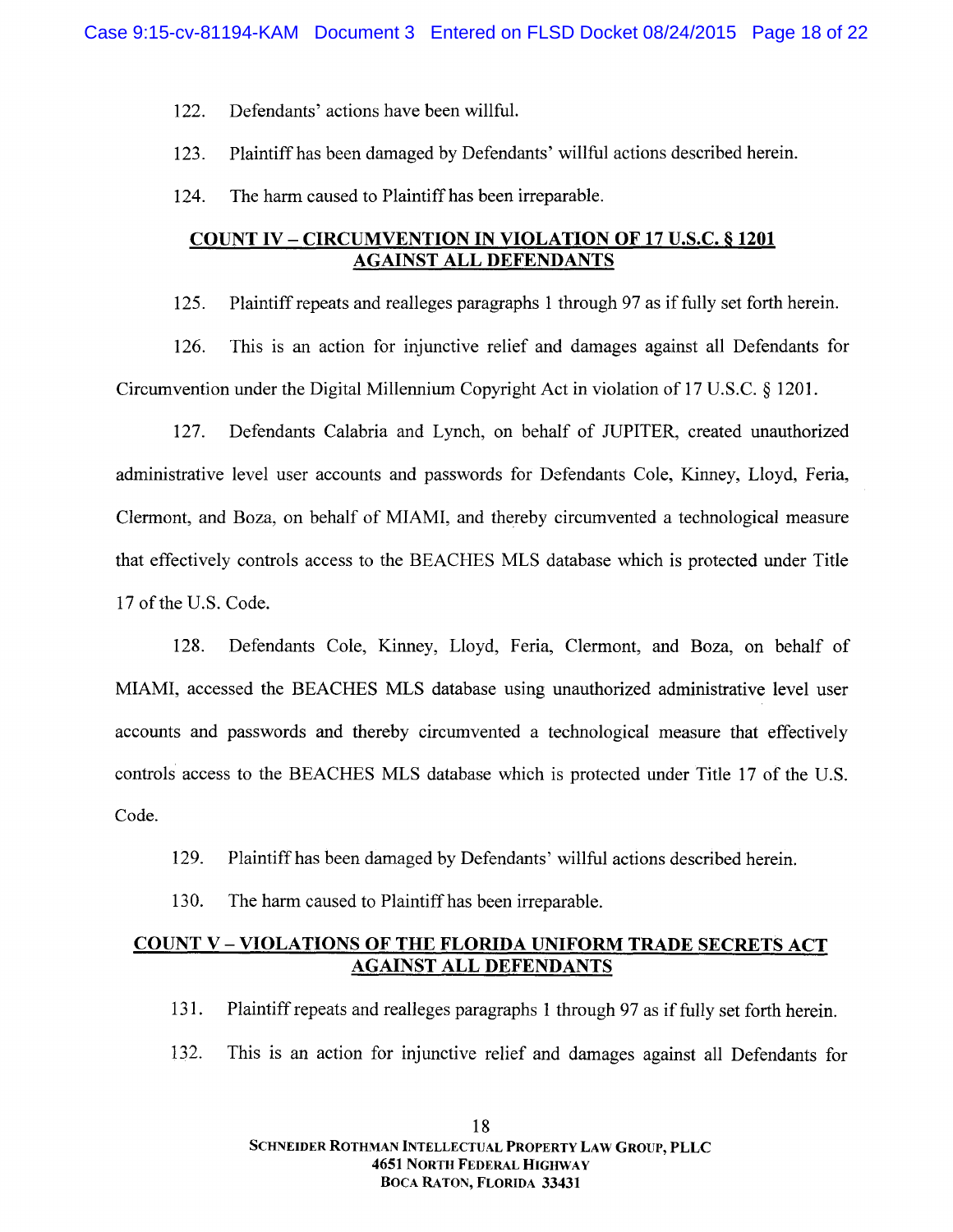violations of the Florida Unifonu Trade Secrets Act, Chapter 688, Florida Statutes. violations of the Florida Uniform Trade Secrets Act, Chapter 688, Florida Statutes.

133. Administrative level user accounts used to access the BEACHES MLS database through Flex to perform administrative functions not publically available or accessible to anyone except a select group of staff members employed by BEACHES, PALM BEACH, ST. LUCIE, and JUPITER, are trade secrets of BEACHES that consist of and provide access to confidential and JUPITER, are trade secrets of BEACHES that consist of and provide access to confidential information. information.

134. Defendants obtained the administrative level user accounts conveyed and transferred to Defendants MIAMI, Cole, Kinney, Lloyd, Feria, Clermont, and Boza, by improper m eans. means.

Defendants knew or had reason to know that the administrative level user 135. Defendants knew or had reason to know that the administrative level user accounts were acquired by improper means. accounts were acquired by improper means.

136. Defendants used the administrative level user accounts to access the BEACHES M LS database without Plaintiff s consent. MLS database without Plaintiff's consent.

137. Defendants used the confidential information obtained by improper means at a time when they knew or had reason to know that JUPITER had utilized improper means to acquire it, acquired it under circumstances giving rise to a duty to maintain its secrecy or limit its use, obtained from individuals who owed a duty to Plaintiff to maintain their secrecy or limit use, obtained from individuals who owed a duty to Plaintiff to maintain their secrecy or limit their use, or derived through espionage. their use, or derived through espionage.

138. Altem atively, Defendants knew or had reason to know that the confidential 138. Alternatively, Defendants knew or had reason to know that the confidential information of Plaintiff obtained by improper means was a trade secret of Plaintiff and that Defendants' knowledge of this confidential information had been acquired by accident or Defendants' knowledge of this confidential information had been acquired by accident or mistake, but thereafter Defendants disclosed or used the information anyway. mistake, but thereafter Defendants disclosed or used the information anyway.

139. Defendants' actions were willful and with reckless disregard for Plaintiff's rights.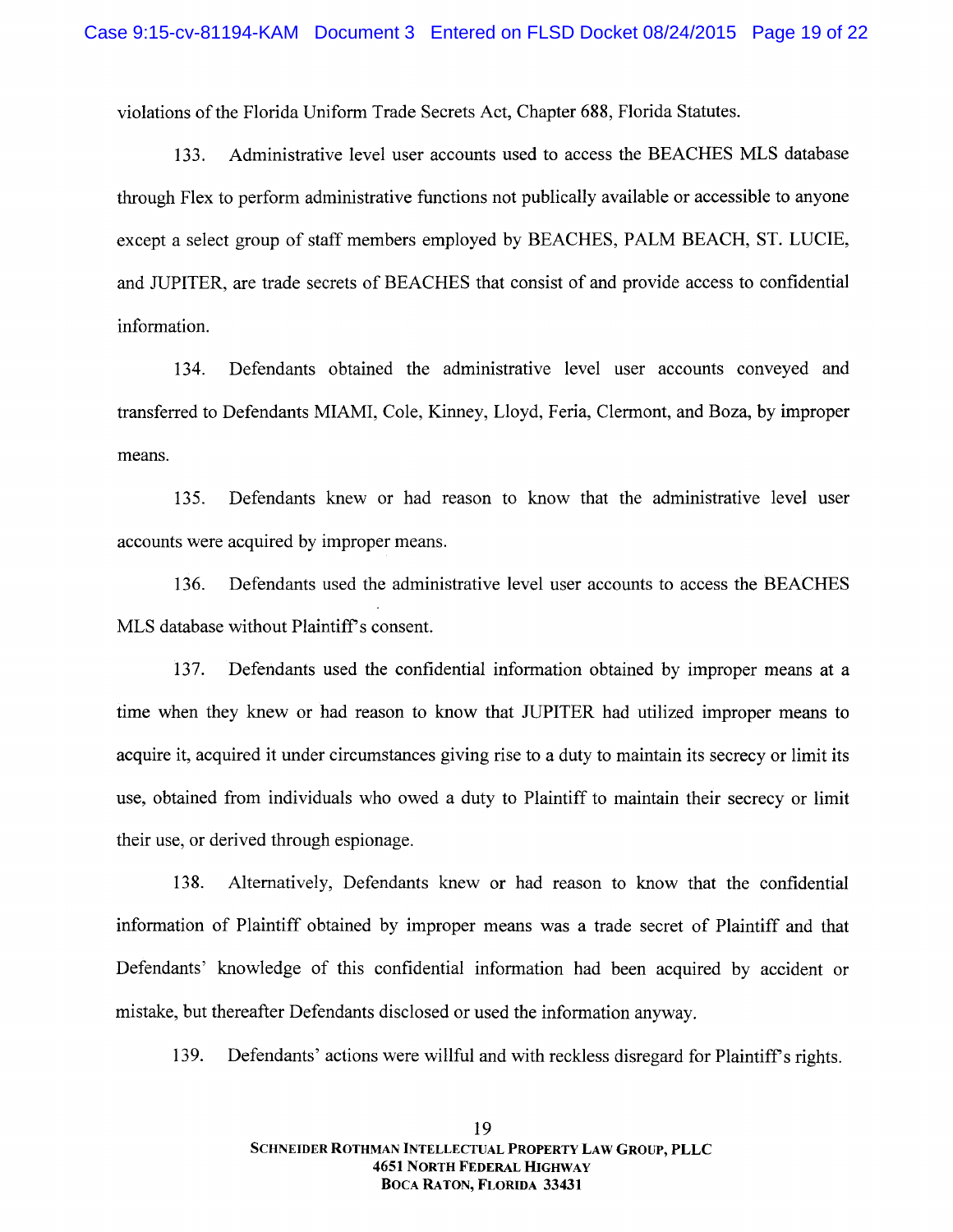140. Plaintiff has been damaged by Defendants' willful actions described herein.

The harm caused to Plaintiff has been irreparable. 141. The harm caused to Plaintiff has been irreparable.

# **COUNT VI - BREACH OF MLS RULES**

142. Plaintiff repeats and realleges paragraphs 1 through 97 as if fully set forth herein. 142. Plaintiff repeats and realleges paragraphs 1 through 97 as if fully set forth herein.

143. This is an action for damages against Defendants for violation of the MLS RULES. RULES.

144. All users of Flex and the BEACHES MLS database are subject to the MLS RULES. RULES.

145. MLS RULES. 145. All users of Flex use the service and the BEACHES MLS database subject to the

146. The MLS RULES prohibit unauthorized users from accessing Flex and the BEACHES MLS database.

147. The MLS RULES prohibit authorized users from exceeding their authorized access to Flex and the BEACHES MLS database.

148. The MLS RULES prohibit authorized users from providing unauthorized users with access to Flex and the BEACHES MLS database.

149. Defendants breached the MLS RULES by accessing Flex and the BEACHES MLS database without authorization, exceeding authorized access to Flex and the BEACHES MLS database, providing unauthorized users with access to Flex and the BEACHES MLS database, and engaging in other acts set forth herein in violation of the MLS RULES.

150. Defendants breached the MLS RULES by using BEACHES MLS compilations, reproducing BEACHES MLS compilations, and using BEACHES MLS information without authorization. authorization.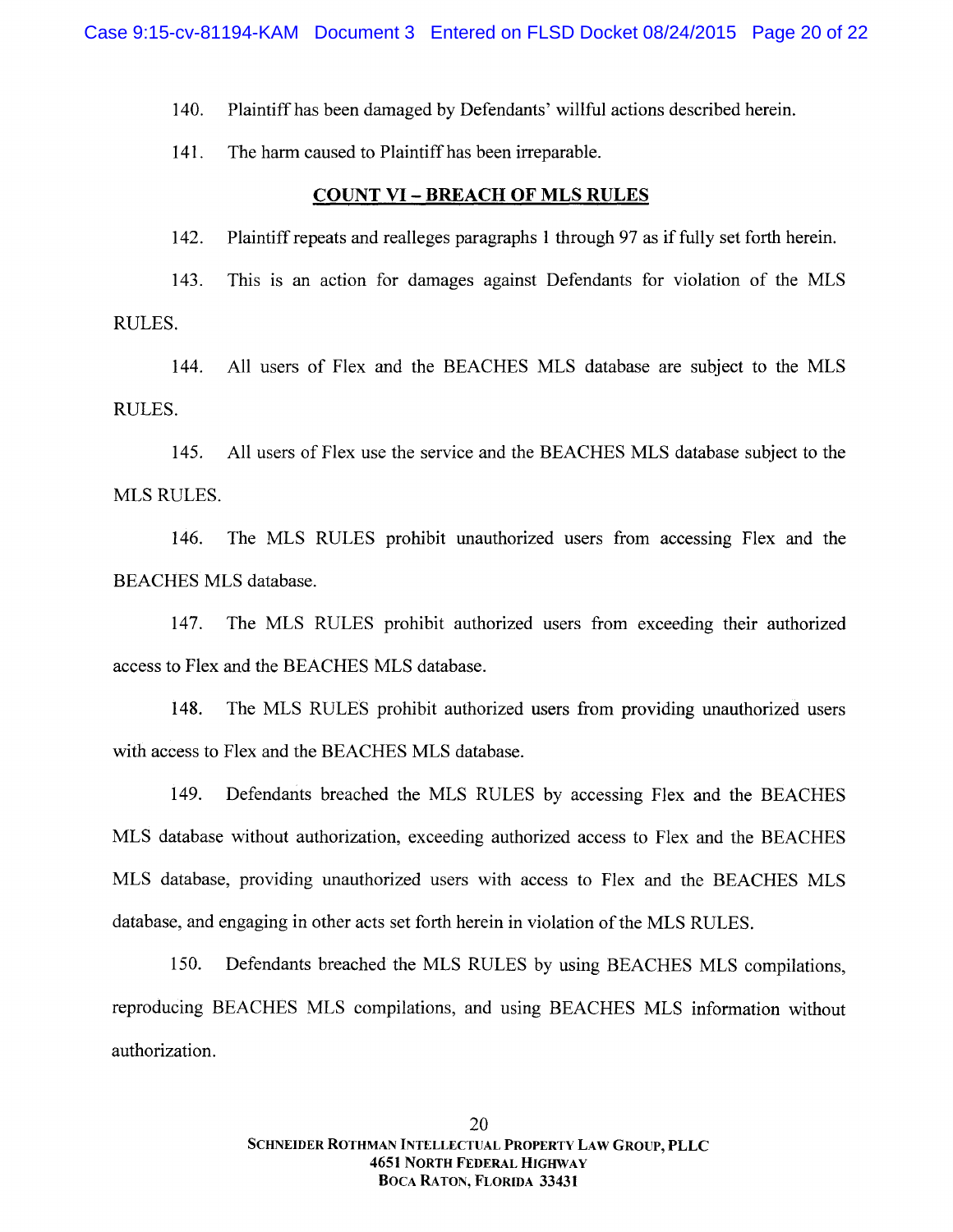151. As a direct and proximate cause of Defendants' breach of the MLS RULES,

Plaintiff has been dam aged. Plaintiff has been damaged.

W HEREFORE, Plaintiff respedfully requests the following relief to be entered against WHEREFORE, Plaintiff respectfully requests the following relief to be entered against

Defendants: Defendants:

- a. Defendants and their officers, agents, servants, employees, franchisees, a. Defendants and their officers, agents, servants, employees, franchisees, affiliated entities, and all of those in active concert with them, be preliminarily and permanently enjoined from further commission of the preliminarily and permanently enjoined from further commission of the acts alleged herein in violation of 17 U.S.C.  $\S$ § 502, 1203 and 18 U.S.C. § 1030; 1030;
- b. Defendants be required to pay Plaintiff its actual damages or statutory damages as provided in 17 U.S.C. §§ 504, 1203, and actual loss and damages as provided in 18 U.S.C.  $\S$  1030(g); b.
- Defendants be required to pay Plaintiff its actual damages for theft of trade c. Defendants be required to pay Plaintiff its actual damages for theft of trade secrets and breach of the RULES;
- d. Plaintiff be awarded its attorneys' fees and costs of suit under the d. Plaintiff be awarded its attorneys' fees and costs of suit under the applicable statutes sued upon; applicable statutes sued upon;
- Plaintiff be awarded punitive and exemplary dam ages against Defendants e. Plaintiff be awarded punitive and exemplary damages against Defendants for their willful actions, including Defendants' malicious misappropriation of Plaintiff's trade secrets in violation of the Florida UTSA; and
- Plaintiff be awarded such other and further relief asthe Court deems just f. Plaintiff be awarded such other and further relief as the Court deems just and proper.